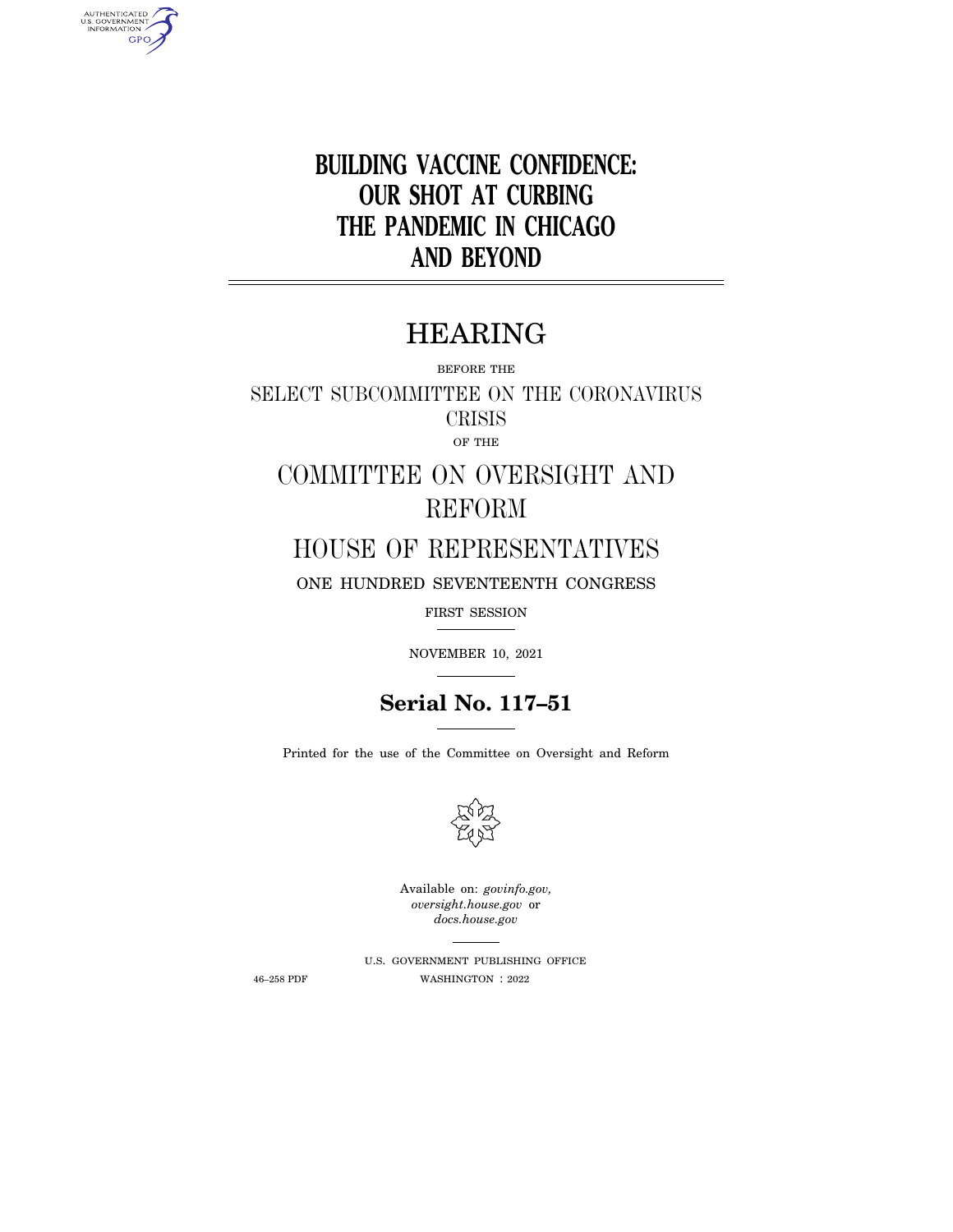# COMMITTEE ON OVERSIGHT AND REFORM

### CAROLYN B. MALONEY, New York, *Chairwoman*

ELEANOR HOLMES NORTON, District of Columbia STEPHEN F. LYNCH, Massachusetts JIM COOPER, Tennessee GERALD E. CONNOLLY, Virginia RAJA KRISHNAMOORTHI, Illinois JAMIE RASKIN, Maryland RO KHANNA, California KWEISI MFUME, Maryland ALEXANDRIA OCASIO-CORTEZ, New York RASHIDA TLAIB, Michigan KATIE PORTER, California CORI BUSH, Missouri DANNY K. DAVIS, Illinois DEBBIE WASSERMAN SCHULTZ, Florida PETER WELCH, Vermont HENRY C. "HANK" JOHNSON, JR., Georgia JOHN P. SARBANES, Maryland JACKIE SPEIER, California ROBIN L. KELLY, Illinois BRENDA L. LAWRENCE, Michigan MARK DESAULNIER, California JIMMY GOMEZ, California AYANNA PRESSLEY, Massachusetts MIKE QUIGLEY, Illinois

JAMES COMER, Kentucky, *Ranking Minority Member*  JIM JORDAN, Ohio PAUL A. GOSAR, Arizona VIRGINIA FOXX, North Carolina JODY B. HICE, Georgia GLENN GROTHMAN, Wisconsin MICHAEL CLOUD, Texas BOB GIBBS, Ohio CLAY HIGGINS, Louisiana RALPH NORMAN, South Carolina PETE SESSIONS, Texas FRED KELLER, Pennsylvania ANDY BIGGS, Arizona ANDREW CLYDE, Georgia NANCY MACE, South Carolina SCOTT FRANKLIN, Florida JAKE LATURNER, Kansas PAT FALLON, Texas YVETTE HERRELL, New Mexico BYRON DONALDS, Florida

JENIFER GASPAR, *Deputy Staff Director & Chief Counsel*  BETH MUELLER, *Counsel*  YUSRA ABDELMEGUID, *Clerk*  CONTACT NUMBER: 202-225-5051 MARK MARIN, *Minority Staff Director* 

#### SELECT SUBCOMMITTEE ON THE CORONAVIRUS CRISIS

### JAMES E. CLYBURN, South Carolina, *Chairman*

MAXINE WATERS, California CAROLYN B. MALONEY, New York NYDIA M. VELÁZQUEZ, New York BILL FOSTER, Illinois JAMIE RASKIN, Maryland RAJA KRISHNAMOORTHI, Illinois

STEVE SCALISE, Louisiana, *Ranking Minority Member*  JIM JORDAN, Ohio MARK E. GREEN, Tennessee NICOLE MALLIOTAKIS, New York MARIANNETTE MILLER-MEEKS, Iowa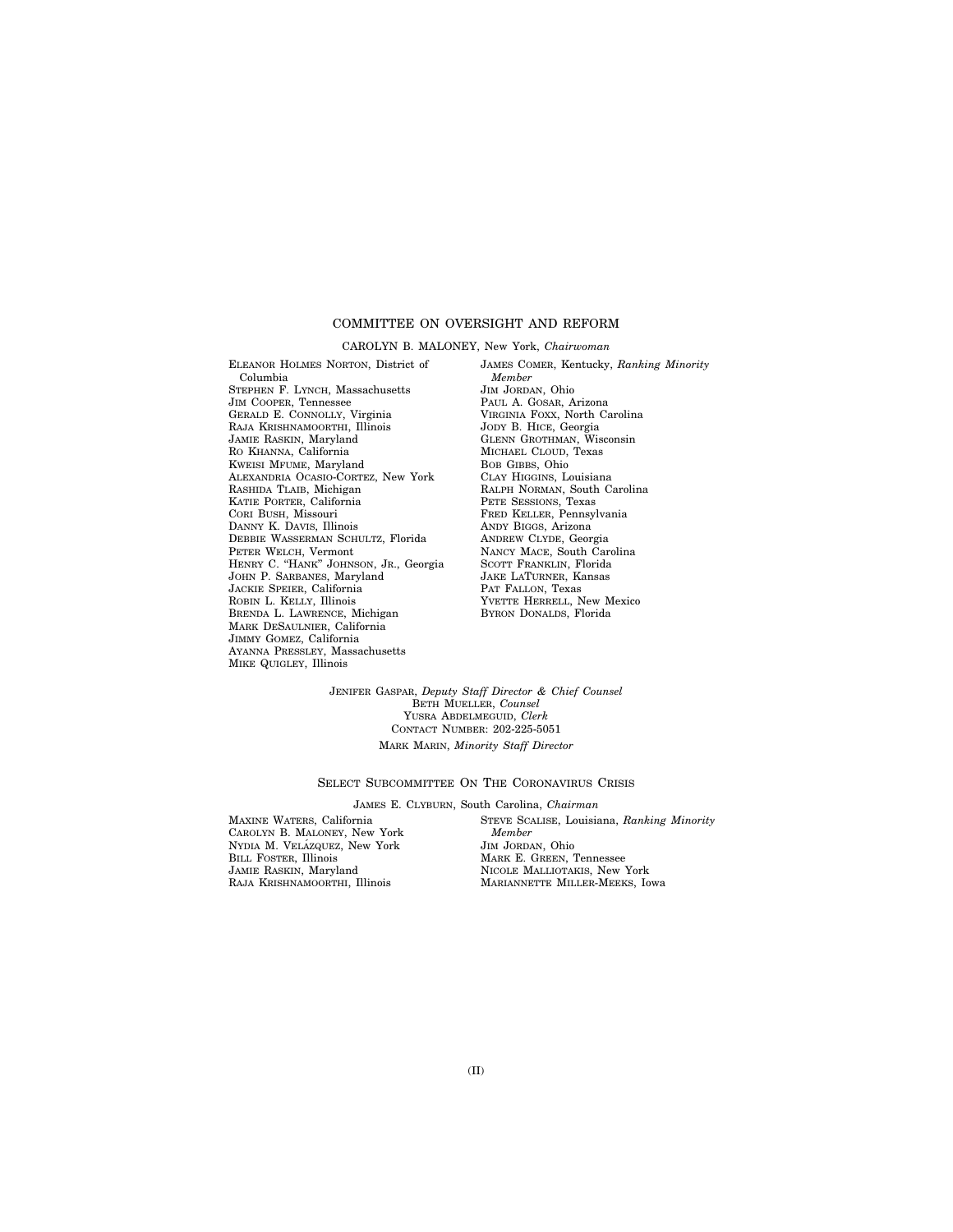# C O N T E N T S

Hearing held on November 10, 2021 ...................................................................... 1

 $\overset{\text{Page}}{1}$ 

#### WITNESSES

| Panel 1                                                                                        |    |
|------------------------------------------------------------------------------------------------|----|
| Lori Lightfoot, Mayor, City of Chicago                                                         | 5  |
| Ngozi Ezike, M.D., Director, Illinois Department of Public Health                              | 6  |
| Panel 2                                                                                        |    |
| Helene D. Gayle, M.D., President and CEO, The Chicago Community Trust                          | 16 |
| Omar Khan, M.D., Co-Chair, Muslim Community Center's Health & Aware-<br>ness Committee         |    |
|                                                                                                | 18 |
| Martha Martinez, Manager, Pandemic Health Navigator Program (Gail Bor-                         |    |
| den Public Library District)                                                                   | 19 |
| Don Abram, Program Manager, Interfaith Youth Core                                              |    |
|                                                                                                | 20 |
| Ben O'Donnell, Coronavirus Survivor                                                            |    |
| Dr. Joseph Kanter, State Health Officer and Medical Director Louisiana<br>Department of Health | 22 |
|                                                                                                |    |

#### INDEX OF DOCUMENTS

*Documents entered into the record for this hearing are listed below.* 

\* Letter to Reps. Krishnamoorthi and Foster, from Advocate Aurora Health.

*Documents are available at: docs.house.gov.* 

*Written opening statements and the written statements of the witnesses are available on the U.S. House of Representatives Document Repository at: docs.house.gov.* 

<sup>\* &#</sup>x27;'Getting to Yes: Increasing Equitable Outcomes in COVID Vaccinations– Reaching underserved communities disproportionatle impacted by COVID-19,'' report, by Advocate Aurora Health.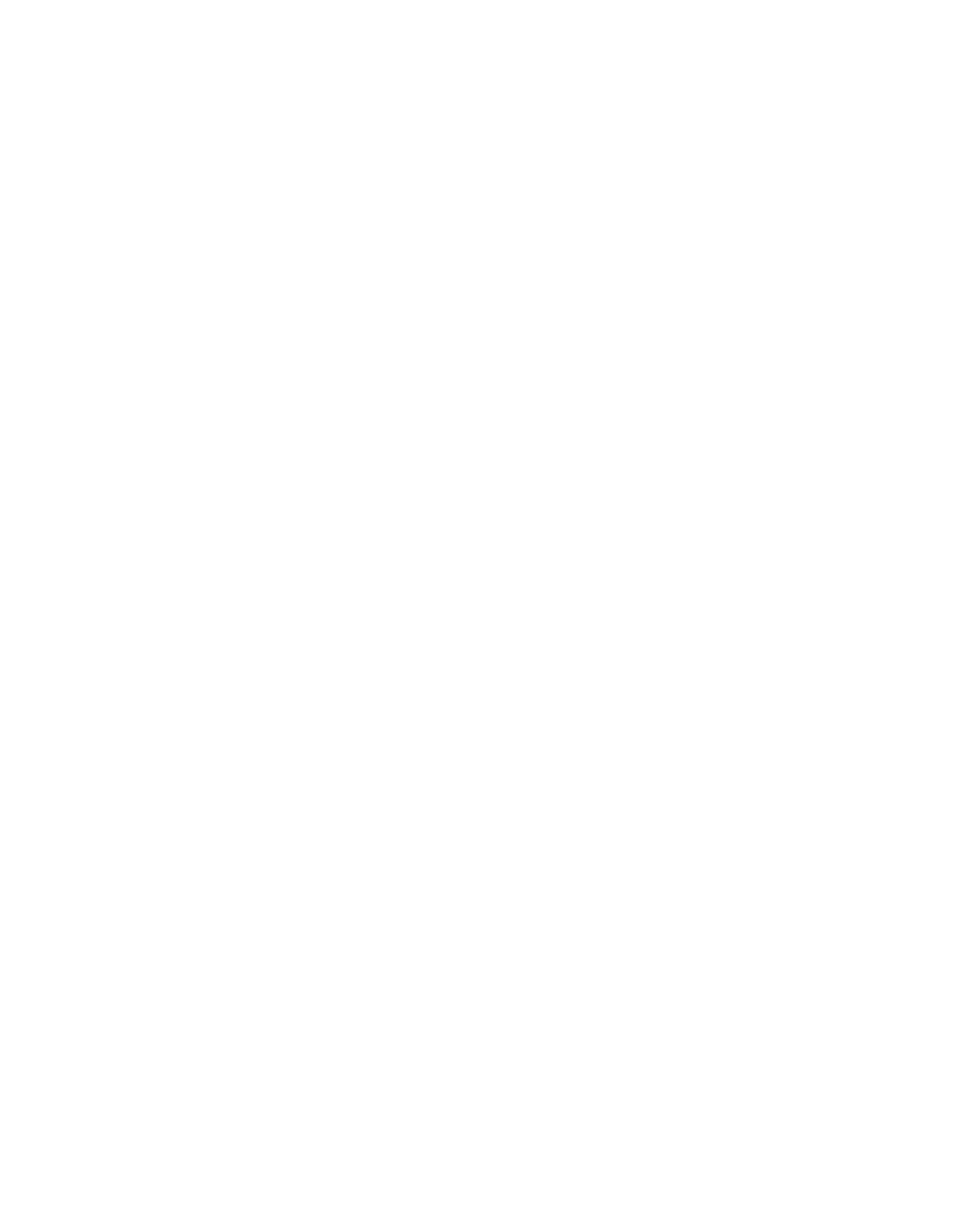# **BUILDING VACCINE CONFIDENCE: OUR SHOT AT CURBING THE PANDEMIC IN CHICAGO AND BEYOND**

### **Wednesday, November 10, 2021**

HOUSE OF REPRESENTATIVES COMMITTEE ON OVERSIGHT AND REFORM SELECT SUBCOMMITTEE ON THE CORONAVIRUS CRISIS *Washington, D.C.* 

The subcommittee met, pursuant to notice, at 1:08 p.m., in Conference Room C, Malcolm X College, 1900 W. Jackson Blvd., Chicago, IL, and via Zoom. The Hon. Raja Krishnamoorthi presiding. Present: Representatives Krishnamoorthi and Foster.

Mr. KRISHNAMOORTHI. The subcommittee will come to order.

The title of today's hearing is ''Building Vaccine Confidence: Our Shot at Curbing the Pandemic in Chicago and Beyond.''

Without objection, the presiding member is authorized to declare a recess of the committee at any time.

I now recognize myself for an opening statement.

I would, first of all, like to thank Congressman Foster, my fellow subcommittee member, for joining me today, and all of today's witnesses for taking the time to testify about the critical issue of building vaccine confidence.

I would also like to thank Chairman Clyburn of the Select Subcommittee on the Coronavirus Crisis for his strong leadership and for lending us the resources for this important hearing today.

President Biden, Governor Pritzker, and Mayor Lightfoot have successfully vaccinated millions of Americans, over 222 million in total, including 8.3 million here in Illinois and 1.6 million in Chicago. That is over 75 percent of all Americans, Illinoisans, and Chicagoans over the age of 12 who have received at least one dose of vaccine.

In just five months, the vaccine prevented 140,000 deaths across the country.

We know that the vaccine is effective. We know that it is safe. And we also know that widespread vaccination is the way to end this pandemic. So, why aren't more people getting vaccinated?

After all, without the vaccine, people are six times more likely to get coronavirus, and 11 times more likely to die from it. And vaccinations offer better protection against the coronavirus than immunity from a prior infection. Unvaccinated people who had recovered from a prior COVID infection are five times more likely to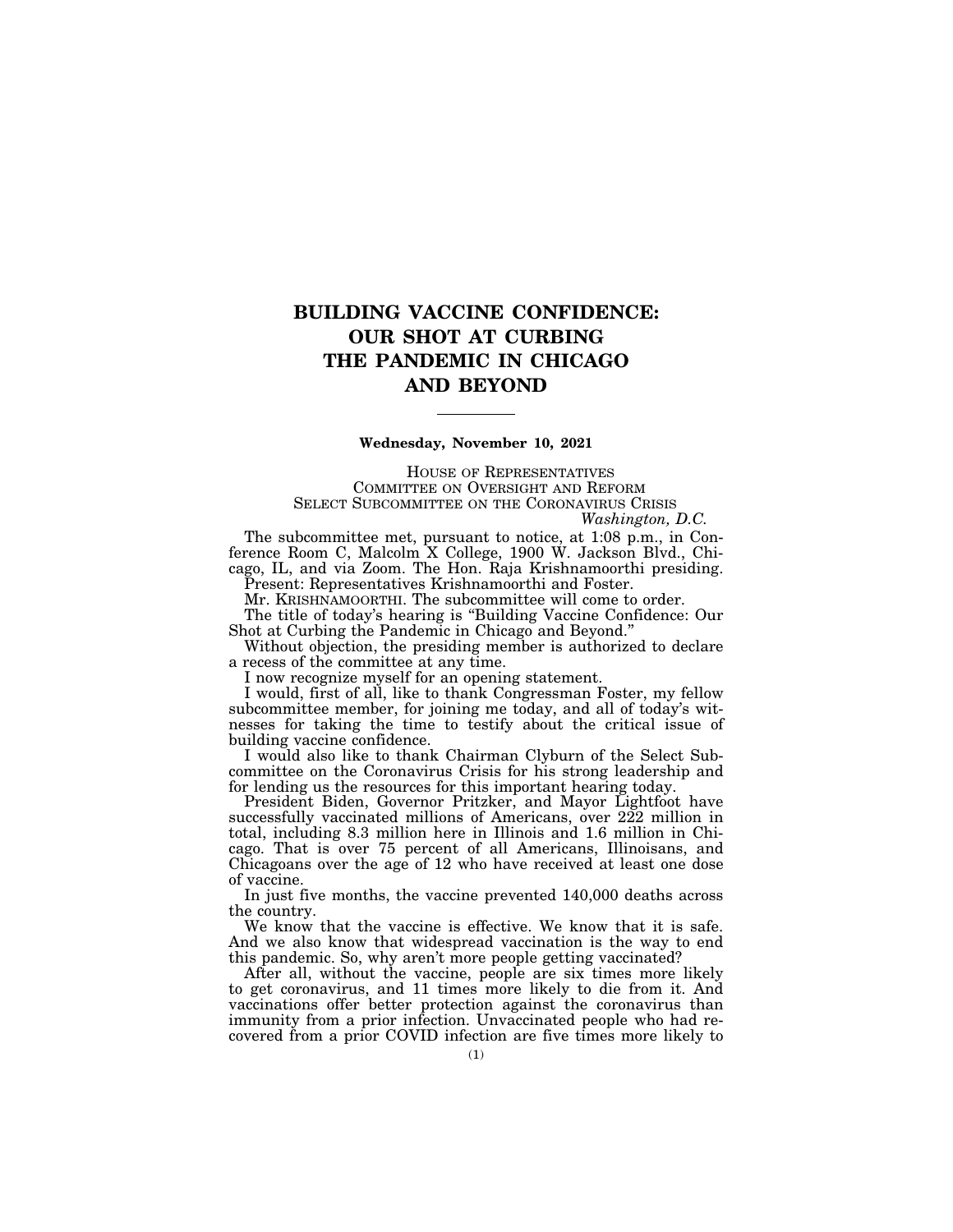get COVID again than those who are vaccinated who had a prior infection.

With the vaccine, families can confidently gather for the holidays. Kids can see their grandparents. Children can spend more time in school and less time quarantining.<br>The Federal Government has provided millions of dollars in aid

to end this scourge. The American Rescue Plan provided \$350 billion across the country, including about \$275 million here in Illinois. Chicago's vaccination efforts were fueled by almost \$100 million in Federal funding.

Yet, many Americans remain unvaccinated. Nationwide, more than 20 percent of all adults and children over the age of 12 have not yet received even one dose of vaccine. Illinois has done better than the rest, and Chicago the same. Yet among adults and children over the age of 12, 23 percent have not started a vaccine series here in Illinois.

We now have an unprecedented opportunity to increase vaccine uptake here in Chicago and across the country. Just last week, Federal regulators approved the vaccine for children ages 5 to 11. I should say that my own five-year-old got vaccinated last week, and she got a poke present in return.

We owe it to our children to get shots in their arms quickly and equitably. They will spend more time learning, and, importantly, they will be able to get back to playing sports and socializing. They will have access to reduced-price nutritional meals, we well as other important social services.

President Biden, Governor Pritzker, and Mayor Lightfoot are all working hard to get shots to our kids. They are ensuring that vaccines are readily available at locations parents know and trust, like doctor's offices, children's hospitals, and schools.

Chicago is closing its public schools this Friday so parents can get their children vaccinated, and they are offering a small monetary award for children who get vaccinated.

As we vaccinate young children, we must continue to address vaccine hesitancy in historically underserved communities. We must continue the hyperlocal outreach that is working in Chicago. That means sending trusted messengers into their communities, and it means overall building vaccine confidence.

We are going to hear from many people today about how well this approach works.

We are going to hear from Mayor Lightfoot, who spearheaded the Protect Chicago 77 program, a community engagement program working to ensure 77 percent of Chicagoans 12 and older, across all 77 Chicago communities, have started their vaccinations by year's end.

Chicago is getting close; it is at 75 percent, and climbing. To help get to 77 percent, every Chicagoan can talk to friends and loved ones about the vaccine. Businesses can require vaccinations for their staff and patrons.

And we don't want to just hear from government leaders. We will be hearing from people who are out in their communities, doing the hard work of on-the-ground outreach.

Ms. Martha Martinez, the supervisor at an outreach program at a public library in Elgin, will tell you about how she and her team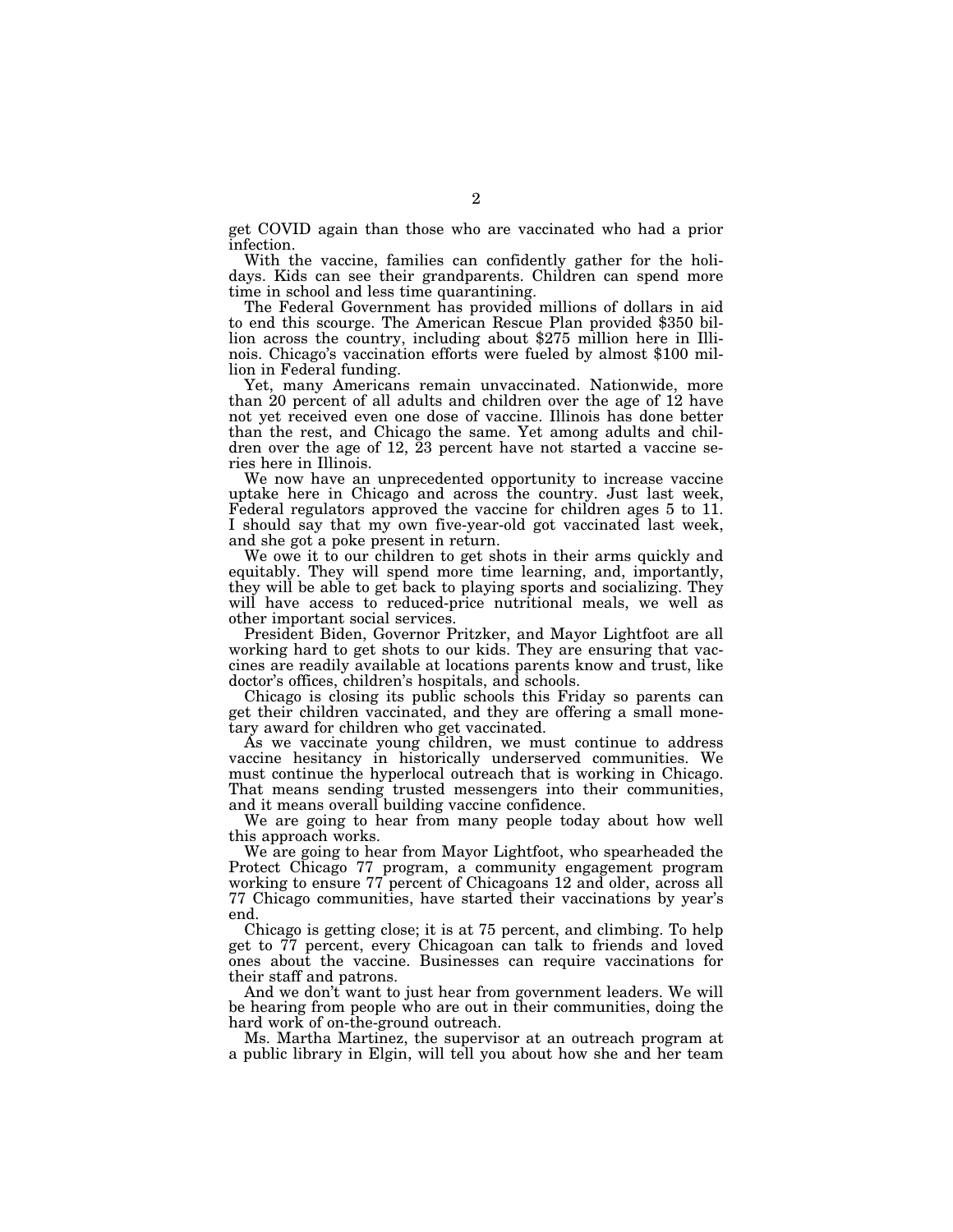talk to community members every day. Dr. Omar Khan is both a medical doctor and a Muslim-American community leader. He will tell us how he has tailored his work to those in his community. Mr. Don Abram works for the Interfaith Youth Core, which funds local groups that are working to increase vaccine uptake.

They all agree on one thing: hyperlocal, on-the-ground outreach works. And the empirical evidence supports this approach.

Financial incentives are great, and they do a great job of ensuring a large number of people get vaccinated when they become eligible. But they don't work for everyone.

Employer vaccine requirements can also help fill the gaps. At United Airlines, implementing vaccine requirements increased the vaccination rate to 99 percent. Chicago and Illinois have both implemented vaccine requirements for public employees, keeping children and others in the care of public workers safe. And we are looking forward to hearing what Dr. Ezike has to say about this, as well.

Among the vaccine hesitant, many more want time to wait and see if the vaccine works. And many just want to talk to someone who can answer their questions. By funding and empowering hyperlocal outreach on-the-ground efforts, Chicago and Illinois are helping residents get the answers they need from the people they trust. And that is going to be an ongoing theme, I think, of today's hearing, which is finding trusted messengers to do that hyperlocal, on-the-ground outreach.

With hard work in the weeks ahead, we will keep children in schools and let families come together for Thanksgiving and the Christmas and winter holidays. I look forward to hearing from our witnesses how to meet those goals by building vaccine confidence in Chicago and beyond.

Now I would like to recognize Congressman Foster for his statement.

Mr. FOSTER. Thank you to the committee and to my friend, Congressman Krishnamoorthi, for convening this hearing, and to both panels of witnesses for their participation. I would also like to thank several organizations in attendance that have been critical to the COVID vaccination efforts in my district: the Will-Grundy Medical Clinic; VNA Health Care; and Advocate Aurora Health.

As one of two Ph.D. scientists in Congress, I always look to the research and data when making decisions, and the decision to get vaccinated is one place where the data could not be more clear: all three of the FDA-approved vaccines are extremely safe and extremely effective.

We run into two classes of arguments in the discussion over vaccinations. One is a scientific one based on pure self-interest, and a second one less scientific. It is based on your duty to your family and your community, and ultimately your country and all humanity because of the danger that one person being infected presents to eventually all of humanity.

So how do we know that they are safe and effective? First, the vaccines were tested on primates, for whom they were over 90 percent effective and had no serious side effects. Then we moved on to three different phases of human trials.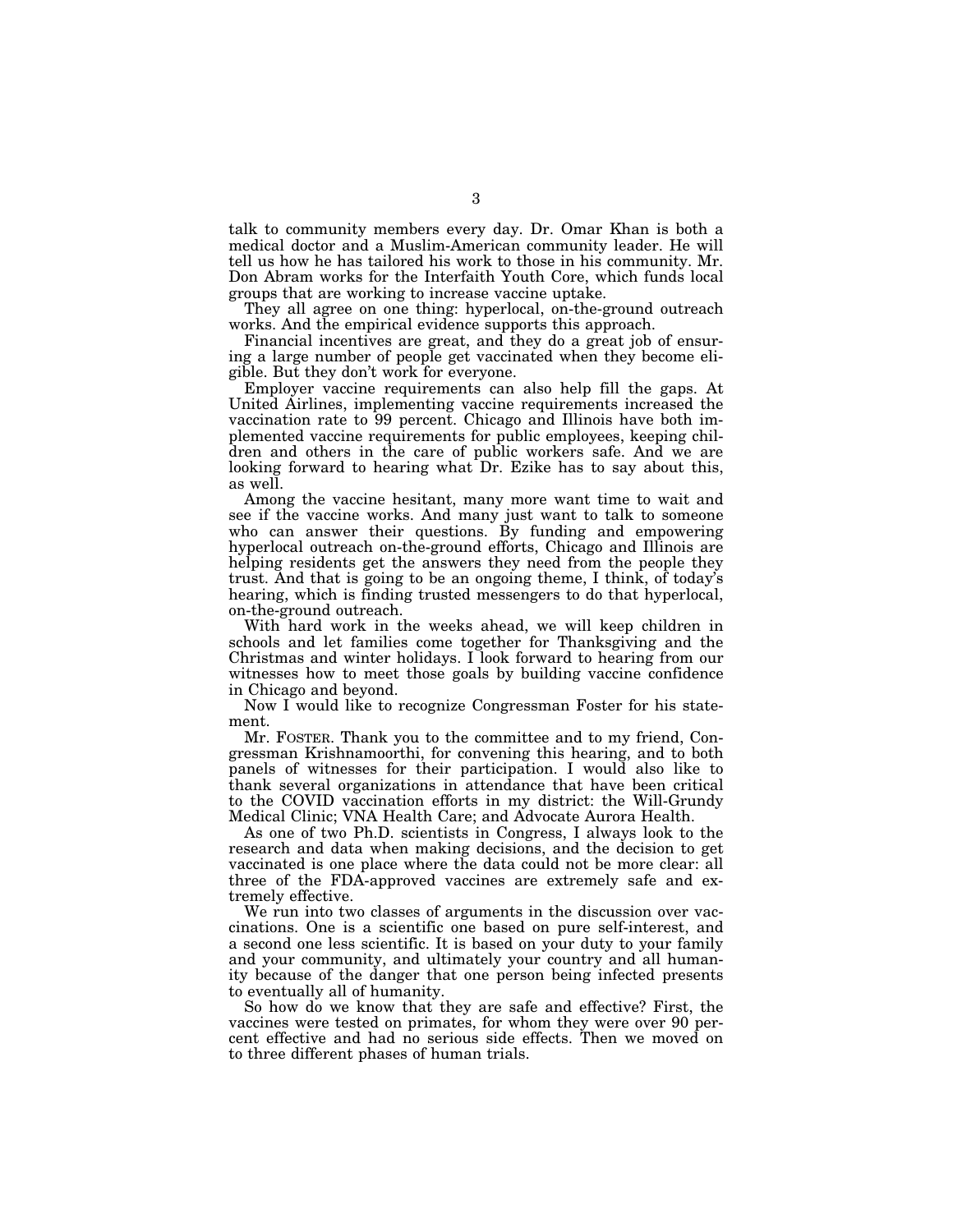Across each of these three phases, the first of these phases, between 30,000 and 50,000 people received each vaccine, and each person was monitored closely for any adverse reactions or COVID infections. Again, the vaccines proved to be up to 95 percent effective at preventing COVID infections, and even better at preventing hospitalizations and deaths. The side effects observed were rare and usually minor.

So, if you want more evidence, then even after the vaccines were approved and deployed at massive scales, the FDA and pharmaceutical companies continued to closely monitor people's reactions, keeping close records of any serious side effects or infections that have occurred. To date, 431 million shots have been administered in the U.S. If these shots were dangerous, we would know it by now. And if they didn't work, we would also know that.

But, in fact, this extensive data has shown the opposite. Although it is still possible for someone who is vaccinated to catch COVID–19 or to pass it on, unvaccinated people are six times more likely to get the disease and, depending on the study, 11 to 20 times more likely to die from it than a vaccinated person. Many of our hospitals are overwhelmed with COVID patients right now, and more than 95 percent of those patients are unvaccinated.

And as far as safety, after tracking millions of vaccination outcomes, the only common side effect is a sore arm and perhaps a day of flu symptoms. This certainly isn't fun, but neither is spending a month on a ventilator.

But everyone on the two panels before us today already agrees with these conclusions. So, what we are here to do today is to figure out how to effectively communicate these data and statistics and ultimately get shots in arms.

Our local health departments and their partner organizations in the southwest suburbs have been working around the clock to get our neighbors vaccinated. We have seen the Will County and DuPage County Health Departments, among many others, run highly successful vaccination campaigns for our communities of color. I am incredibly grateful for their dedication, and I look forward to hearing what further support we can give them to get us across the finish line.

Thank you, and I yield back.

Mr. KRISHNAMOORTHI. Thank you, Congressman Foster.

Now I would like to begin by introducing our first two panelists. Chicago Mayor Lori Lightfoot has led an impressive campaign to vaccinate Chicagoans quickly and equitably.

Mayor, thank you for everything you have done and everything that you are doing to build vaccine confidence in Chicago.

Our second witness is Dr. Ngozi Ezike, Director of the Illinois Department of Public Health, who has been a constant advocate and a steady voice for our state's public health and for children's health.

Director, thank you for all that you are doing for our residents in Illinois.

I will begin by swearing in the witnesses.

If you would please rise and raise your right hand?

[Witnesses sworn.]

Mr. KRISHNAMOORTHI. Thank you.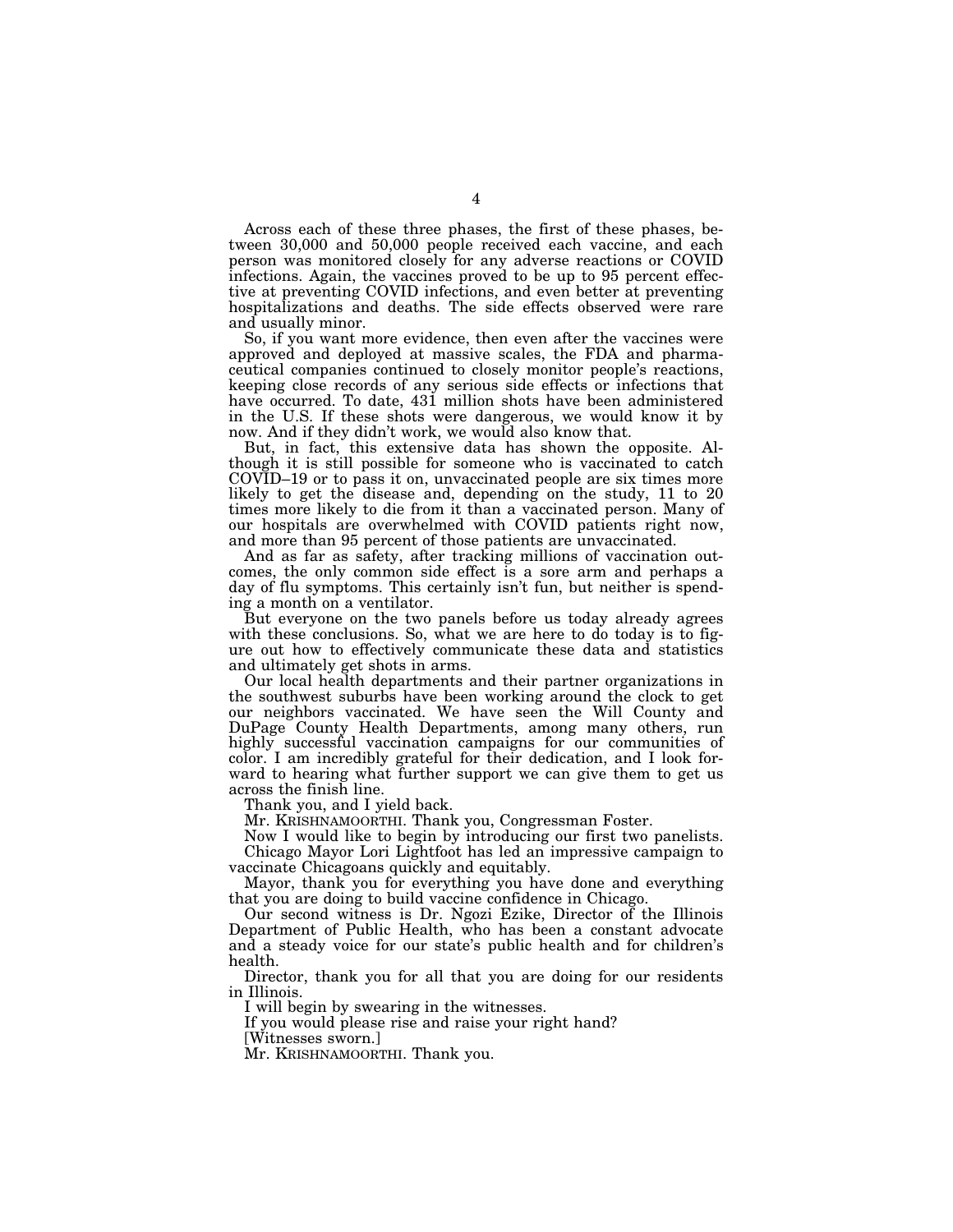Let the record show that the witnesses answered in the affirmative.

Thank you and please be seated.

Without objection, your written statements will be made part of the record.

With that, Mayor Lightfoot, you are now recognized to provide your testimony.

### **STATEMENT OF LORI E. LIGHTFOOT, MAYOR, CITY OF CHICAGO**

Ms. LIGHTFOOT. Thank you, Congressman Krishnamoorthi and Congressman Foster, and members of the Select Subcommittee on the Coronavirus Crisis, for holding today's hearing. I applaud your work and the unwavering support that you have shown municipalities across Illinois.

Though this journey is far from over, it is an honor to appear before you today to share the work that we have accomplished thus far and our plans for the future, which would not have been possible without cooperation from the government at all levels. So, I want to again thank the members of this body for the resources that have been provided to municipalities like Chicago. I also want to thank our State partners represented today by Dr. Ezike, who has been very instrumental in making sure that we are focused and coordinated in our efforts with the State.

From the moment COVID–19 hit Chicago, we were determined to listen to public health experts on the science and address its effects equitably and include our residents in the progress that we are making toward mitigating COVID–19. Thanks to this, we saw extremely strong rates of residents cooperating with public health orders and developed an equally strong community-led, hyperlocal response. We have been able to build vaccine confidence in our city because we started early on working with local leaders across disciplines to build a robust, city-wide response.

This started with the recognition that although all of Chicago was impacted by COVID–19, our Black and brown communities really bore the brunt.

For example, in April 2020, despite making up only 29 percent of Chicagoans, Black residents accounted for 75 percent of COVIDrelated deaths. That was seven times the rate of any other demographic.

To address this glaring and unacceptable disparity, my team, alongside community partners, created the Racial Equity Rapid Response Team, or RERRT, which forged partnerships with trusted community messengers across disciplines and utilized trusted locations to provide residents with information, testing, and eventually vaccine.

While this started with a focus on deaths in Black Chicago, we soon widened our aperture and worked to build the same kind of trusting relationships across Latinx Chicago.

To bolster this data-driven, hyperlocal approach, we launched initiatives like Protect Chicago Plus, in which we sought to vaccinate multiple generations within the same household simultaneously by going deep into these communities that were showing sustained rates of high-case infections. Here again, we used a net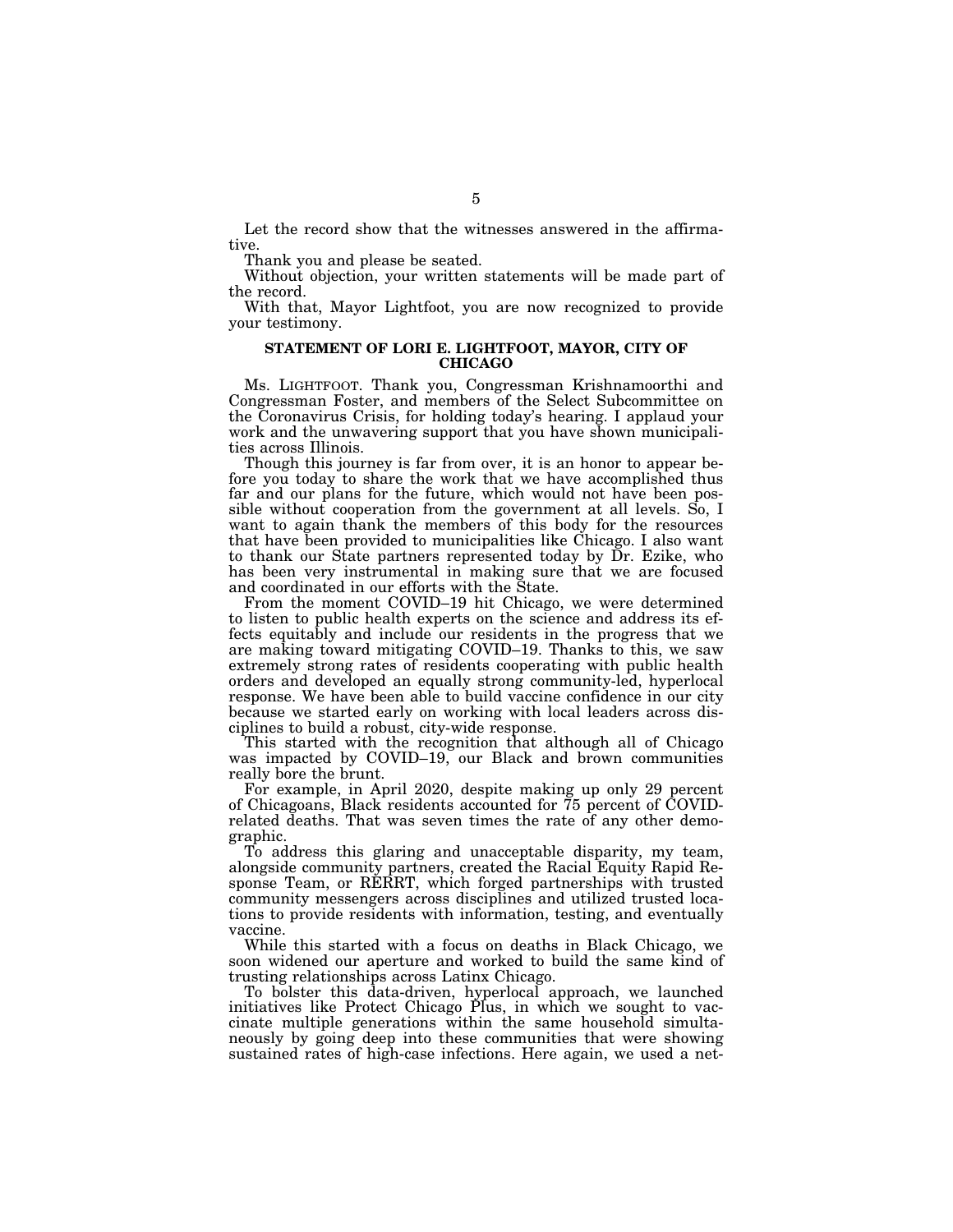work that we had built for testing and education to make progress in our hardest-hit zip codes.

We also then created Protect Chicago at Home, which mobilized our paramedics and vaccinators to provide in-home vaccinations for homebound or disabled residents and has been available to all residents free of charge since June of this year.

To date, more than 15,000 people have been served through this Protect Chicago at Home program. It is very, very popular.

And as of the last four weeks, 54.6 percent of the participants in this program were Black, and 18 percent were Latinx.

We also created a 600-strong work force of contact tracers, and we specifically targeted the underemployed with an earn-as-youlearn approach. Not only have they been doing contact tracing, but they have also been deployed to be vaccine Ambassadors in their communities.

Recently, as you mentioned, we launched Protect Chicago 77, which engages individuals in every single one of our 77 communities to ensure that at least 77 percent of residents aged 12 and over have received at least one dose of COVID–19 vaccine by the end of the year. These efforts have helped to save countless lives, including Marie Ann Jesus, parents of Portage Park resident Cessi. Cessi and her parents were desperate for a vaccine appointment when they met Brianna, who volunteered to connect them with vaccine appointments for residents after losing her grandfather to COVID–19. Twenty-four hours later, Cessi secured an appointment to protect her parents. Cessi's story and the story of countless others were made possible for the many volunteers, community leaders, and organizations who continue to pull their time, talents, and resources together to protect our most vulnerable communities and have allowed Chicago to retain its reputation as having the most equitable vaccine distribution strategy in the country.

I want to emphasize a couple of data points in my closing seconds. Ninety-nine percent of fully vaccinated Chicagoans have not tested positive for COVID–19, whereas 99.9 percent have not been hospitalized, and 99.9 percent have not died due to COVID. These numbers are pretty remarkable, but the flipside is the case for folks who remain unvaccinated.

My time is up, but I appreciate the opportunity to speak with you here today. Thank you.

Mr. KRISHNAMOORTHI. Thank you, Mayor.

Now I would like to recognize Director Ezike for your testimony.

## **STATEMENT OF NGOZI EZIKE, M.D., DIRECTOR, ILLINOIS DEPARTMENT OF PUBLIC HEALTH**

Dr. EZIKE. Congressman Krishnamoorthi and Congressman Foster, thank you so much for inviting me to be here today to speak about our vaccination efforts to protect all of Illinois from COVID– 19. And thank you for your leadership at the Federal level to promote these life-saving efforts to keep our country safe.

As of November 9, 2021, more than 16 million vaccines have been administered in Illinois, leading to about 62 percent of the population with at least one dose. And more importantly, 57 percent of the total population is fully vaccinated against COVID–19.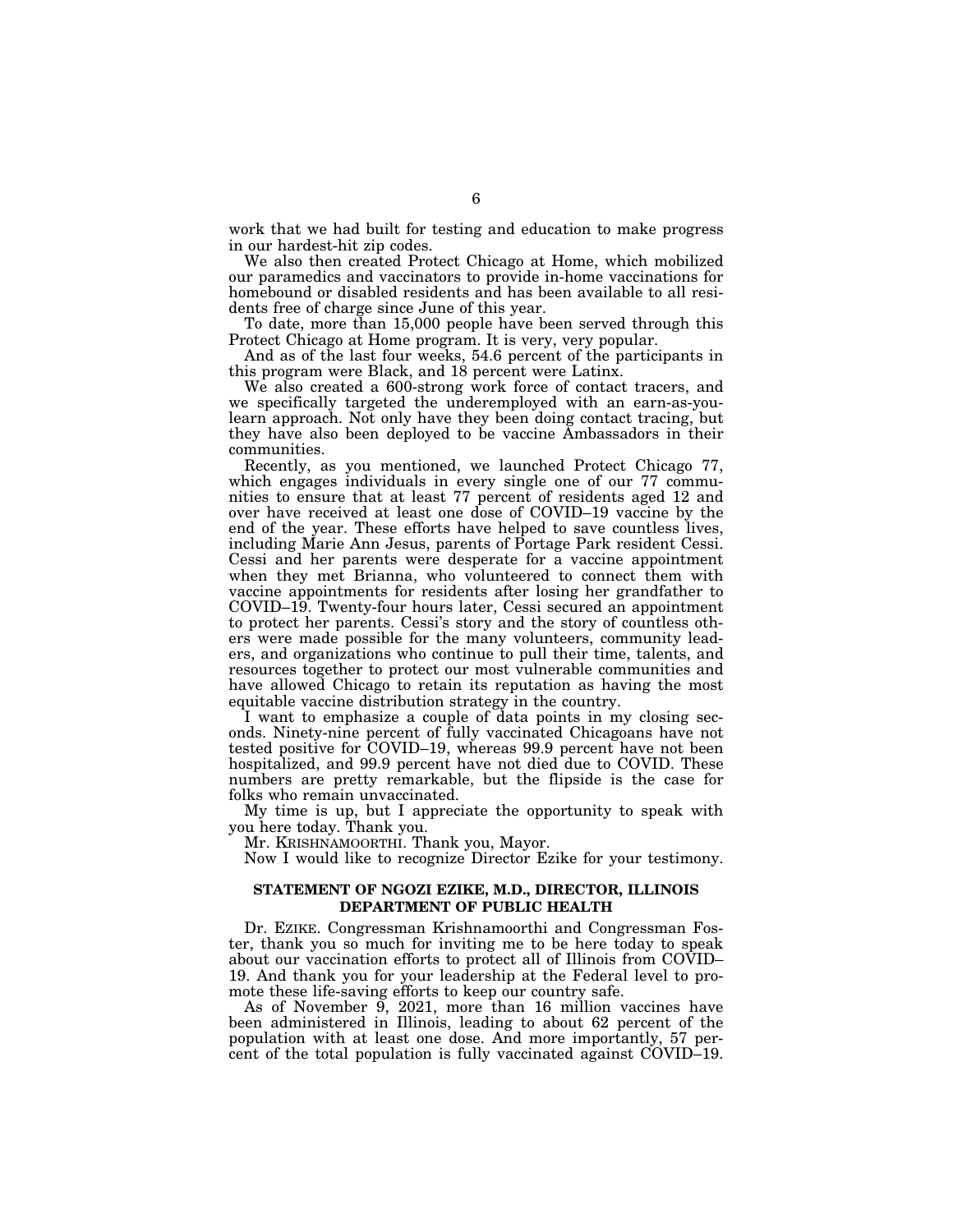By age, the share of Illinoisans who are fully vaccinated is about 84 percent for individuals over the age of 65; 66 percent for adults aged 18 to 64; and 54 percent for youth age 12 to 17. Following the authorization of vaccine for children age 5 to 11, just on October 29, younger children have started to get vaccinated. As of November 7, over 15,000 doses have been administered to children age 5 to 11, including your own.

Mr. KRISHNAMOORTHI. Thank you.

Dr. EZIKE. We are currently averaging more than 53,000 doses administered per day Statewide, and the seven-day rolling average of doses administered in Illinois is more than twice as high as our most recent lull, at roughly 19,000 doses per day, back in mid-September. There is no doubt that the local health departments, health care providers, retail pharmacy partners, employers, and so many other partners across Illinois have worked tirelessly together to implement a very successful Statewide vaccination effort, and we are celebrating this achievement thus far, but still understanding that there is a lot more work to do.

We know that there is a wide variance in vaccination rates across the State, so the numbers can sometimes hide the details. For example, about 95 percent of seniors in Kendall County are fully vaccinated, and that compares to 34 percent of seniors being vaccinated in Alexander County. For youths age 12 to 17, 70 percent are fully vaccinated in DuPage County, while two percent are fully vaccinated in Harden County.

Racial differences have also persisted, including for young children just beginning to be vaccinated. Among those 15,000 doses administered through November 7, [inaudible] percent were administered to white children, and only 12 percent to Hispanic children, and three percent to Black children.

As we prepare to accelerate the next wave of vaccinations for children age 5 to 11, now is a good time to take stock of exactly what we have learned about strategies to increase those vaccination rates for all.

There was a time when there was incredibly high demand for the COVID vaccine before they were approved and as those first doses were rolled out in December 2020. But since April 2021, when the rate of vaccination actually began to slow in Illinois, the population of individuals left to be vaccinated is increasingly composed of people hesitant to the COVID–19 vaccine, in addition to the minority of Illinoisans who could be described as anti-vaccine or opposed to any form of vaccination.

In Illinois, those that are most likely to report vaccine hesitancy have primarily been younger people, people of color, and rural residents. Importantly, we also know that vaccine hesitancy and refusal can serve to reinforce social identity, in this case often tied to political or partisan and religious identities polarized through the pandemic. Research also reveals some of the reasons vaccinehesitant people share for not receiving the vaccine include concerns with the speed of vaccine development, lower trust in the experts, and fears about the safety and effectiveness of the vaccine.

Our continuing vaccination efforts will rely in part on acknowledging and understanding vaccine hesitancy to best target remaining vaccine-eligible individuals. Every day we are vaccinating indi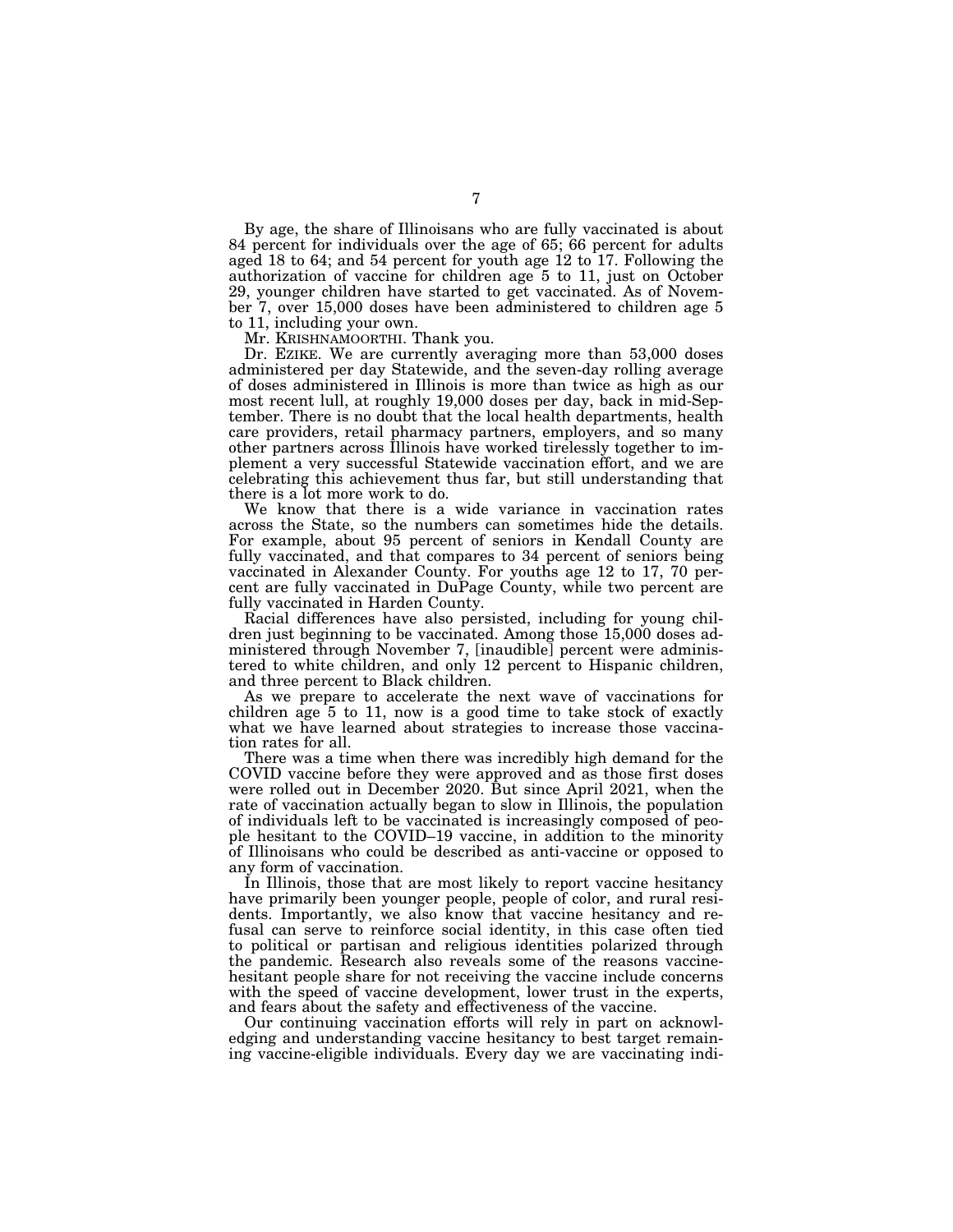viduals who are likely to have expressed some hesitancy, otherwise they would have already been vaccinated since all adults were eligible in April.

These individuals are hesitant adopters, people who are both vaccinated and yet report some degree of hesitancy. In the current phase of the pandemic, addressing vaccine hesitancy should focus on creating more hesitant adopters by implementing interventions that are tailored to the specific concerns of specific populations. This has been our approach in Illinois to date, where we have spent a total of \$225 million on the vaccination effort.

There is need for urgent action. The highest rates of COVID–19 vaccine hesitancy are found in the demographic groups that have already been the most severely affected by the pandemic. In Chicago, in Cook, for example, COVID–19 vaccine hesitancy for children was nearly three times higher among Black parents compared to white parents, while Black Chicagoans comprise a disproportionately greater number of COVID–19 deaths compared to other groups.

Attitudinal hesitancy may not be the only issue, however. Communities with lower rates of COVID–19 vaccination are also those with structural inequities and access to health care resources. For example, retail pharmacies have been a major source of both testing and vaccination, but research has persistently found that Black and Hispanic neighborhoods have fewer options for pharmacies and have to drive longer distances to the closest COVID–19 vaccination.

All that we have learned to date will inform how we implement our ongoing efforts for the 5-to 11-year-olds. We are working to reach school-age children. We are going to use our pediatricians, our family doctors, our community health centers, all these places where parents can receive trusted information about the vaccine to reduce hesitancy.

To date, approximately 2,200 providers in Illinois have registered to administer the vaccine, and we plan to continue registering the additional providers, especially targeting communities where vaccination rates have lagged.

Federal support could significantly aid Illinois in our efforts to facilitate vaccination among hesitant individuals. The Federal Government should help mitigate and counter misinformation in the ongoing info pandemic that parallels the pandemic. This info pandemic fuels hesitancy and public confusion through the rapid and widespread dissemination of inaccurate messages. Knowing what is being spread and catching it early could allow IDPH and our many partners to respond swiftly to misinformation with simple, consistent, accurate counter-messaging. Unfortunately, current Federal funding is often restrictive and lacks the ability to rapidly reallocate those funds to address the emerging needs and crisis situations as they arise.

Reorganizing public health funding is one way the Federal Government can help us implement the kinds of interventions necessary to refute misinformation and continue vaccinating hesitant individuals and populations.

Thank you so much for the opportunity to share Illinois' experience, and I am very happy to answer questions.

Mr. KRISHNAMOORTHI. Thank you so much.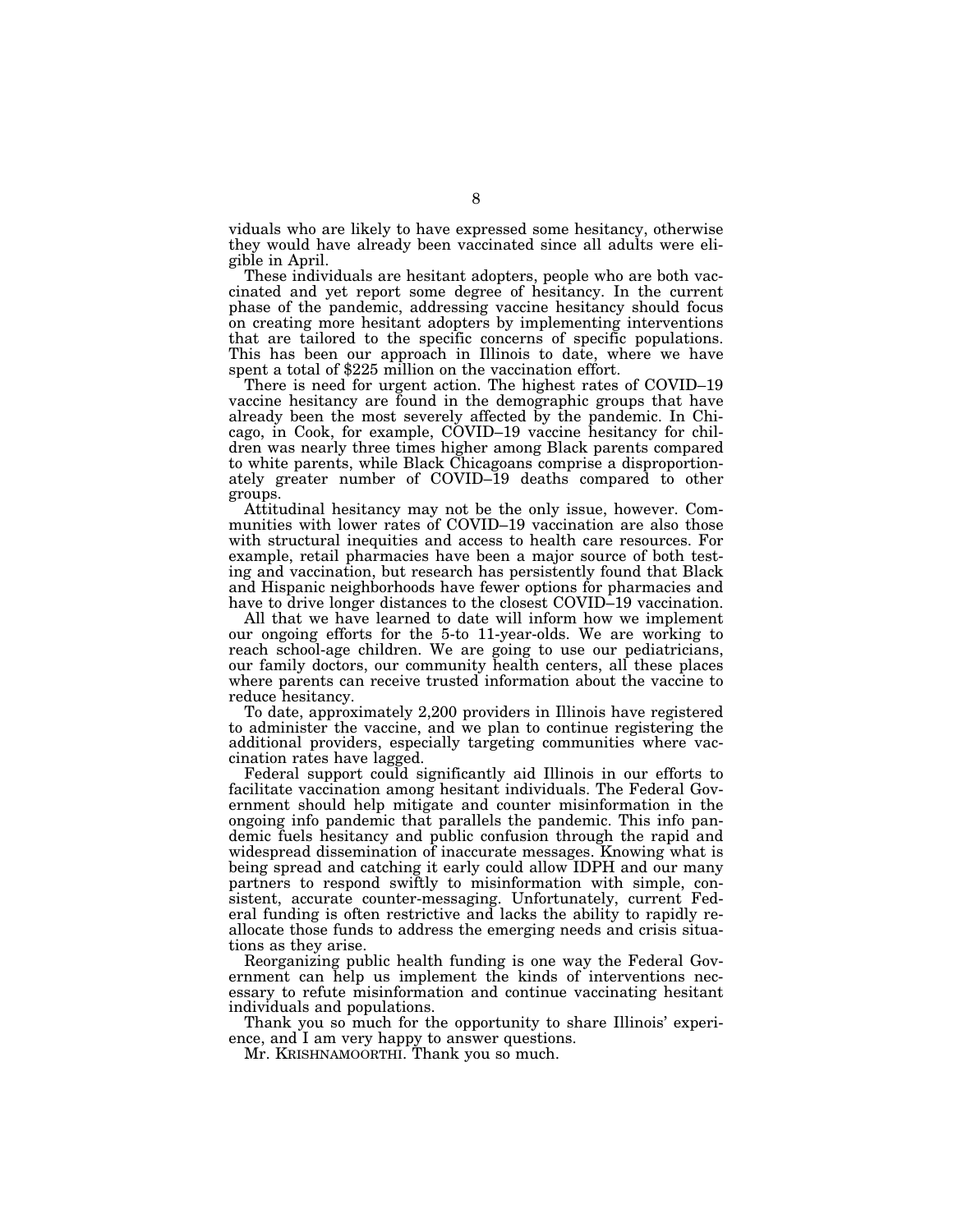I should have told you about the timer before, but there is a fiveminute timer here, and we will try to abide by the time.

I would like to recognize myself for five minutes of questions.

Mayor Lightfoot, I understand that Chicago has taken a datadriven approach to its vaccination program, and I am fascinated by this at-home vaccination strategy.

Can you explain some of the lessons Chicago has learned and how it has changed its approach based on what it has learned?

Ms. LIGHTFOOT. Well, I think one of the biggest things that we have learned is that there is not a one-size-fits-all approach, particularly when you are dealing with vulnerable communities. We have really spent a significant amount of time building partnerships, joining tables that have already been built, and really then using the data and sharing that data with local-based advocacy groups and stakeholders to craft really neighborhood-specific interventions.

One of the ones that really came out of that discussion was our at-home program. We started that using Johnson & Johnson to go into homes of our seniors. But we have seen such an embrace of it across particularly Black Chicago on the South Side, where we have seen lower rates of vaccine uptake, that we have literally been going door to door with vaccine Ambassadors and then signing up whole households for the at-home service. It has really been quite tremendous with us.

But what I would say is, again, one of the things that has been most important in our vaccine distribution program is the work that we did prior to the time that the vaccine hit by building those relationships with trusted community partners and messengers, and then using that infrastructure to push out vaccines, and then constantly being engaged with them to understand what the levels of hesitancy are.

I think Dr. Ezike got it just right. Based on polling that I have seen, both nationally and certainly here locally, there is a small percentage that are anti-vax, that are never going to reach it. The vast majority of people that remain unvaccinated are still vaccine hesitant. So, when we sent out those Ambassadors into neighborhoods, going door to door, we see the ability to really address people's concerns, make sure that we are informing them of the facts because, as you know, there is still a persistent drumbeat of misinformation out there about the vaccine, about the efficacy of it, the ingredients of it, what was used and so forth. When we are able to have those kind of one-on-one conversations, we are able to break through at remarkable rates.

Mr. KRISHNAMOORTHI. Thank you.

Dr. Ezike, rural areas, it seems like this is a really tough-to crack. Can you tell us what is working in rural areas, and can you give any specific examples?

Dr. EZIKE. You know, we have tried the door-to-door method that had worked in some areas, and we had a lot of pushback and resistance on that. So, what we have done, we have continued to do outreach, we have continued to partner with churches in the area, trying to find local people of faith who are willing to share the message, allow education to be spread, host events. But we have also had to make sure that we give other options, and so we have been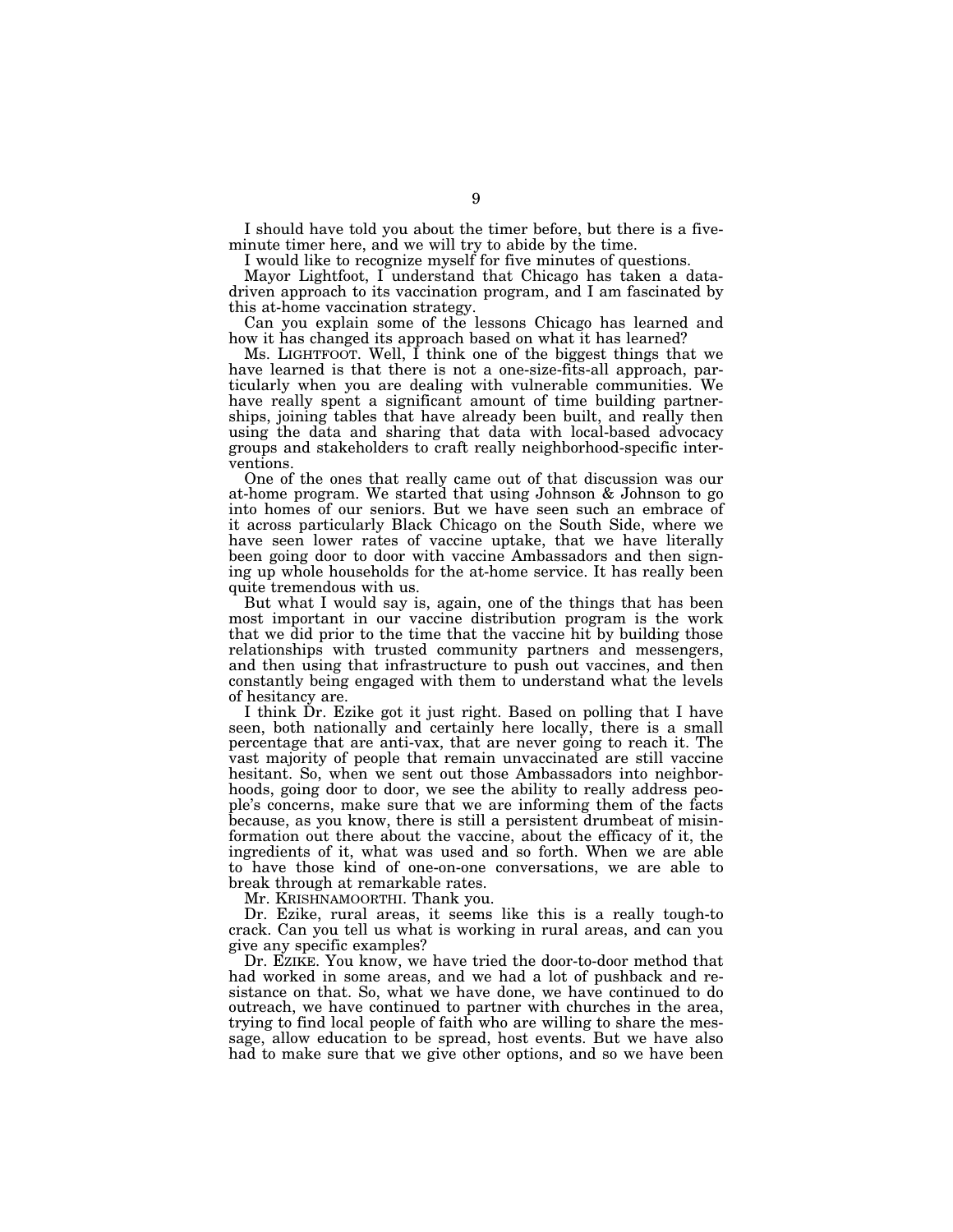very diligent about educating about monoclonal antibodies. We know that at the end of the day we need to save lives, and if we have people who are still on the fence, still hesitant, or absolutely not going to get a vaccine, part of the approach has to make sure that they do understand how they might take another option if they were, in fact, to get infected, although we continue to promote an ounce of prevention is worth a pound of cure.

We have also tried to make sure that there is access-

Mr. KRISHNAMOORTHI. Excuse me. If I could jump in, are there any trusted organizations in the rural areas, or trusted messengers, that seem to be more effective than others?

Dr. EZIKE. So, we think that using physicians from the local area, people who are recognized by people in that area. We have a strong rural health department at IDPH, and working with those physicians who are in the community, helping to have the town halls where people can ask the specific questions that are maybe holding them back. And when they see a physician or a nurse practitioner, another clinician that is known to them that is from the local community, sometimes that correct messenger is the person whose message will be received.

Mr. KRISHNAMOORTHI. Now, Mayor Lightfoot, what do you think? Who do you find to be—if there is a group or a class of people who are the most trusted messengers that you have found, who are they?

Ms. LIGHTFOOT. I think it is those local health care providers, first and foremost. But what we have also been able to deploy is people themselves who are vaccine hesitant, who then can tell the story to others about what it was that really got them to decide, no, the vaccine is something that I need for myself and for my family. Those are very powerful messengers.

Mr. KRISHNAMOORTHI. Excellent. Thank you.

Now I would like to recognize Congressman Foster for your questions.

Mr. FOSTER. Thank you.

You know, as a scientist, I am really proud of the work that researchers have done to develop and test vaccines to provide protection against this virus. In the early days of the pandemic, Congresswoman Donna Shalala, the former head of HHS, and I led a bipartisan letter urging maximum resources to be put into all vaccine manufacturers that had any chance of making a workable vaccine. This effort was eventually rebranded as Operation Warp Speed, and the Coronavirus Oversight Committee that we are convening here, we have been very active in overseeing that production effort and also making sure that when the first doses were available they were equitably distributed, which was not naturally going to happen.

So, I am very grateful for the work of the Federal, State, and local officials, as well as the health care providers and other community members who helped get the first millions of shots in arms in record time. And now with 423 million doses of coronavirus vaccines administered in the U.S. to date, we have seen that the vaccines are very safe and effective. The data show that the vaccines are literally lifesavers and that serious side effects are rare, and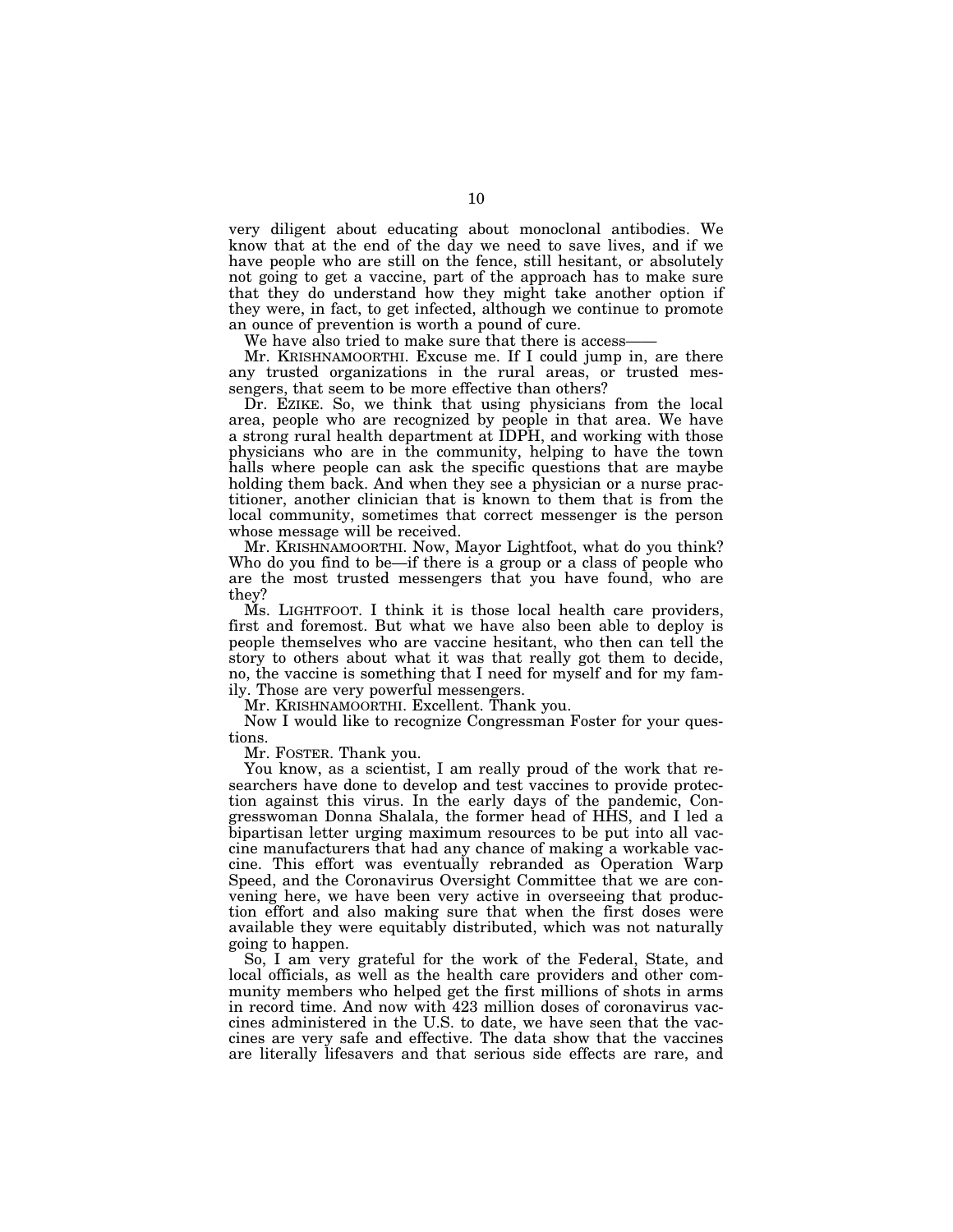yet far too many Americans are still placing their lives and the lives of others at risk because of vaccine hesitancy.

So, Dr. Ezike, as a physician, what are the first arguments that you find most effective when you recommend that people get vaccinated or boosted as soon as they are eligible?

Dr. EZIKE. I continue to share the information about how layered approaches are important and how prevention is always our first line. I think I try to use the examples of vaccine-preventable illnesses that we don't see. I have been a physician for over 20 years. I have not treated one case of measles. But my tennis captain, her brother is deaf from the results of measles. So, in that short time, we can see what the vaccine has done.

The example of polio, I don't have children jumping double-dutch jump rope with braces on their legs from polio. The only reason that we don't have polio is because of the vaccine.

So, just reminding and level-setting about what vaccines are.

I know a big pushback that comes back is when we talk about Tuskegee in the African American community. We talk a lot about, oh, the Tuskegee experiment where public health officials did not do right by people of color. So, even understanding that example, acknowledging that something was done very wrong during that time, but remembering that in Tuskegee, in that instance, we had a situation where treatment was withheld. There were available antibiotics that were withheld from people who needed it. And in this case, we have that available treatment that we don't want to withhold from people of color or anyone else.

Mr. FOSTER. You are right, that will just compound the inequity that has been longstanding in our health care system.

Actually, you did a good job of answering my next question.

Mayor Lightfoot, are there other aspects of your city's approach that have helped convince Chicagoans that vaccines are safe and effective that you have not had a chance to mention yet?

Ms. LIGHTFOOT. Yes. I think, look, at the very beginning it was just getting out the basic information about the various clinical trials, the results of the effectiveness. That really helped to allay a lot of concerns initially. But right now where we are, there is really not a one-size-fits-all approach. You have got to simply start the conversation by listening and really getting an understanding of what the particular person's hesitancy is. It is that simple, but that complicated.

And we have all the data that you want. For example, in our city, if you are a person of color 50 years or older, you have a 50 times higher likelihood of death if you are unvaccinated. When you start talking to people one-on-one about those kinds of shocking statistics, that catches their attention.

But what we also try to do is draw out the misinformation that they have taken in so that we can disabuse them with the facts. But it really requires a lot of patience, a lot of listening, to go directly, and that is a lot of what the vaccine Ambassadors, the work that they are doing on a regular basis, and that is why I am proud of that program and why I think it has been wildly successful in bringing communities into care.

The other thing that we are really avoiding doing is shaming people in communities for not being vaccinated. So, we are trying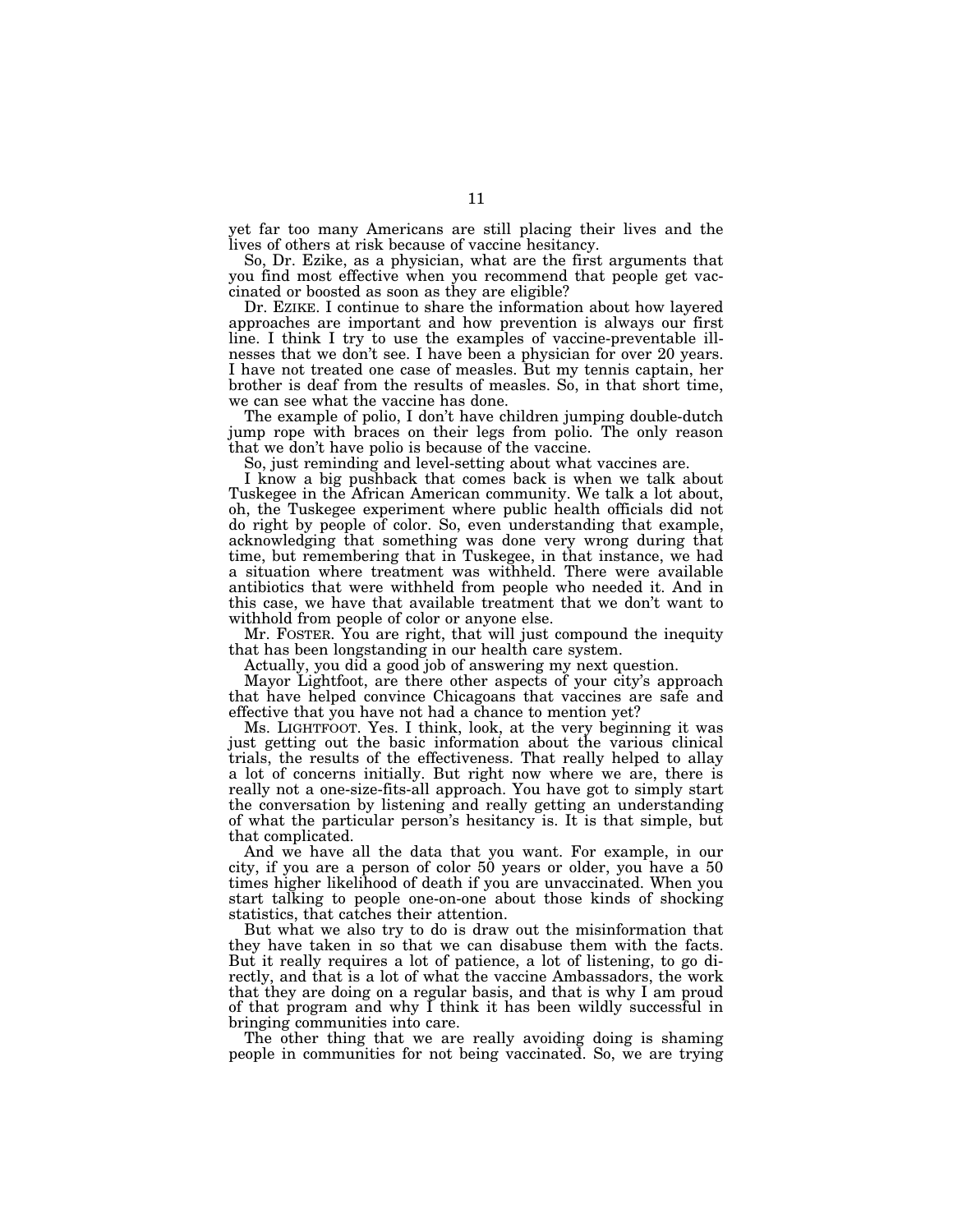to reinforce the Protect Chicago 77 with positive messaging. Any time a community makes measureable progress, we highlight that on various social media platforms, and I think that positive reinforcement is also helping considerably.

Mr. FOSTER. Thank you.

I have five seconds left, so I think I will yield back.

Mr. KRISHNAMOORTHI. OK. Thank you, Congressman.

We are going to do one more round of questions.

So, Mayor, as you were talking, one thing that dawned on me is that when you have almost 80 percent of Chicago residents now having received their first shot, that has to touch almost every family in the city, at least that is what I am assuming.

Now, let me ask you this. This may be a loaded question, but do you find that family members are good Ambassadors to other family members? Because I hear the anecdotes both ways.

Ms. LIGHTFOOT. It really does go both ways. But if we can reach someone in that family, and then get them to be the Ambassador with their own family, to talk to mom, dad, grandma, other siblings, it does make a huge world of difference. That is why I think in part our initial push, Protect Chicago Plus, was so successful. We really concentrated on getting someone, particularly within an intergenerational household, who would be the messenger on the vaccine, who would bring the reluctant family members to a vaccinationsite. That is what I think made it very successful.

For example, the Belmont Cragin neighborhood, through most of 2020, before there was a vaccine, was a neighborhood where we saw exploding case rates, percent positivities in the high teens, or even higher in some instances. That community now is one of the most vaccinated in our city because of the hard work that was done through Protect Chicago Plus, working with trusted stakeholders, and we held a lot of vaccination opportunities all over, in schools, in houses of worship. You name it, we were there working with our partners in various pharmacies, with various doctors that were from that neighborhood. That neighborhood has had a remarkable recovery because of the hard work that was done prior to the time that we got vaccine, and then pushing it out and highlighting those local stakeholders who said, yes, I got the vaccine, and here is the reason why.

Mr. KRISHNAMOORTHI. Got it. Thank you.

Dr. Ezike, what can the Federal Government do to assist in increasing the vaccination rate? You mentioned something about disinformation or misinformation and social media. I would be curious about what are your observations there and what are you doing or what needs to be done by others to control that issue?

Dr. EZIKE. I think the infodemic, if you will, is a very powerful tool that is working negatively against the COVID response efforts, and I know most public health departments and other health partners don't really have the resources or the expertise to be able to monitor what the trends are in social media. So, by the time we are actually aware of some of these ideas that have just permeated and bathed the people, it is a very uphill battle to get on top of that because that news spreads so quickly.

So, if there was a way that the Federal Government could assist with monitoring the information that is out there so that we can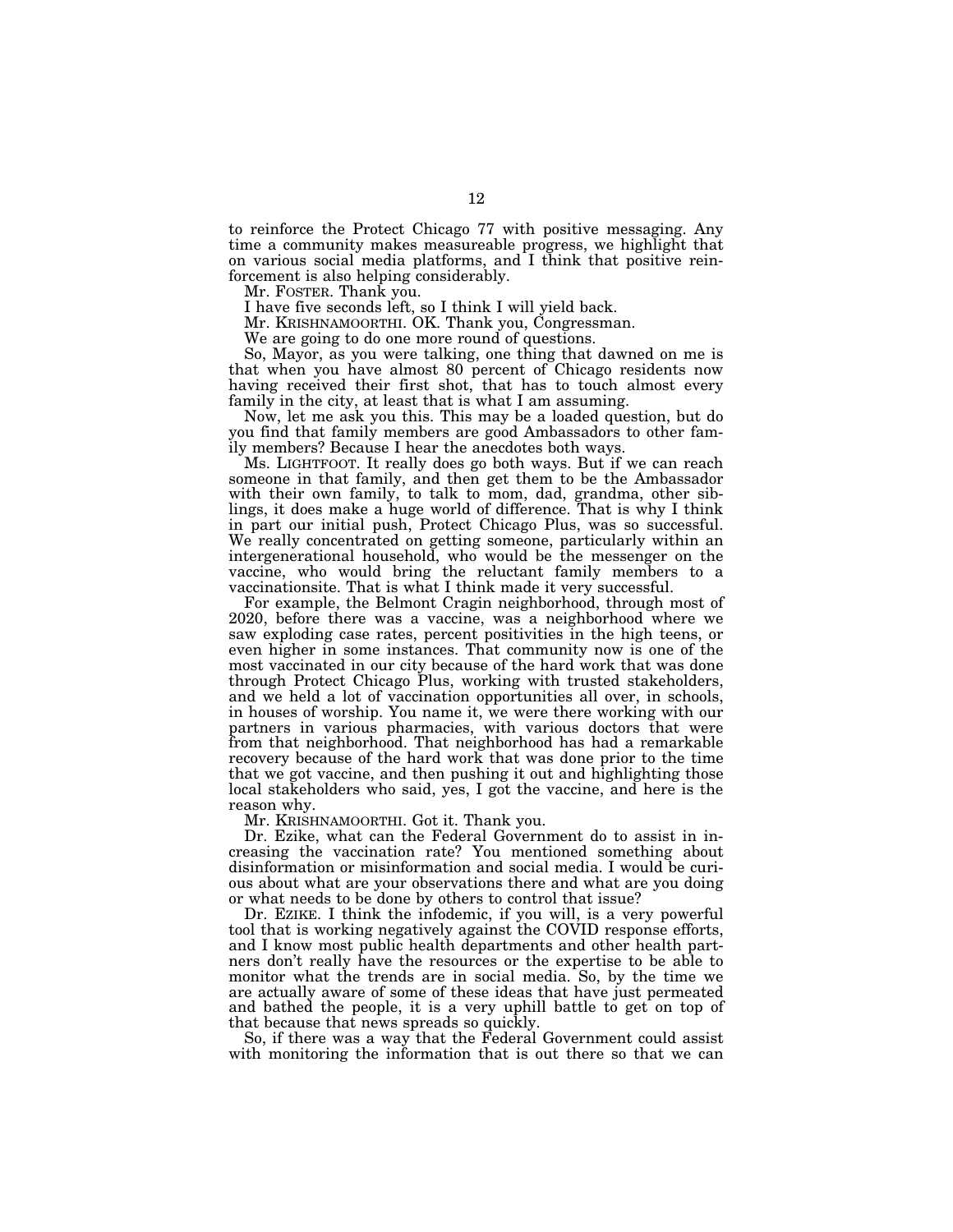jump and seize hold of some of these mistruths and disinformation earlier on, before it has had such a chance to percolate throughout society, we could probably avert many people from hearing the wrong news, or at least having the counter-message be ready.

Mr. KRISHNAMOORTHI. Getting in front of it.

Dr. EZIKE. Exactly.

Mr. KRISHNAMOORTHI. Mayor, what do you think about the challenge with regard to youth? I see it has risen, the percentage has gone above 50 percent, and Dr. Ezike said this about Illinois as a whole. What strategies seem to be working with our youth? I am talking about 12 to 18 for right now.

Ms. LIGHTFOOT. Well, first of all, we have to get the parents. In that age cohort, you have to get the parents on board. Fundamentally, that is what it is really about. You have to make sure that young people are connected up with a pediatrician, because that is going to be the most likely place that you are going to see. And then for the older end of the teenage years into the early 20's, we have done a number of different things. We have popular influencers who are going directly to those young people talking about the vaccine. We have done D.J. radio takeovers where there is messaging through the whole program on popular radio sites in a variety of languages all talking about the safety of the vaccine. Of course, we have to get those people vaccinated first, but we have had a lot of success with that.

We have done a lot of digital assets deployed on social media platforms and elsewhere to really reach young people with the kind of messaging and imagery that is going to make a difference for them.

So, we have really been focused on that cohort, I would say initially 18 to 39, and now more recently 12 to 18, and we are doing the same thing, frankly, that marketers are doing, what works, how do you reach them, and that is where we are going.

Mr. KRISHNAMOORTHI. Thank you.

Congressman Foster?

Mr. FOSTER. Thank you. Back to the pure science for a moment.

Viruses constantly change through mutation, and new variants of a virus can spread more easily or make viruses resistant to treatments or other vaccines. One of the strongest arguments for getting yourself vaccinated is to reduce the number of chances the virus has to incubate a new variant, a new and dangerous variant of itself. The most prominent of these is currently the Delta variant, which is thought to be twice as contagious as the original virus. In fact, studies have shown that people infected with the Delta variant carry about 1,000 times more copies of the virus in their respiratory tract than those infected with the original strain.

Dr. Ezike, how has your department responded to the challenges from the onset of the Delta variant?

Dr. EZIKE. So, we obviously had a heads-up because we saw the information coming from around the world, and so we knew that this virus will find its way, this variant will find its way to us. So, we continued the messaging. Masking became another important tool on top of the vaccination, and just trying to spread through our community Ambassadors as well the information that this was a different virus. I kept using the line you are talking about COVID–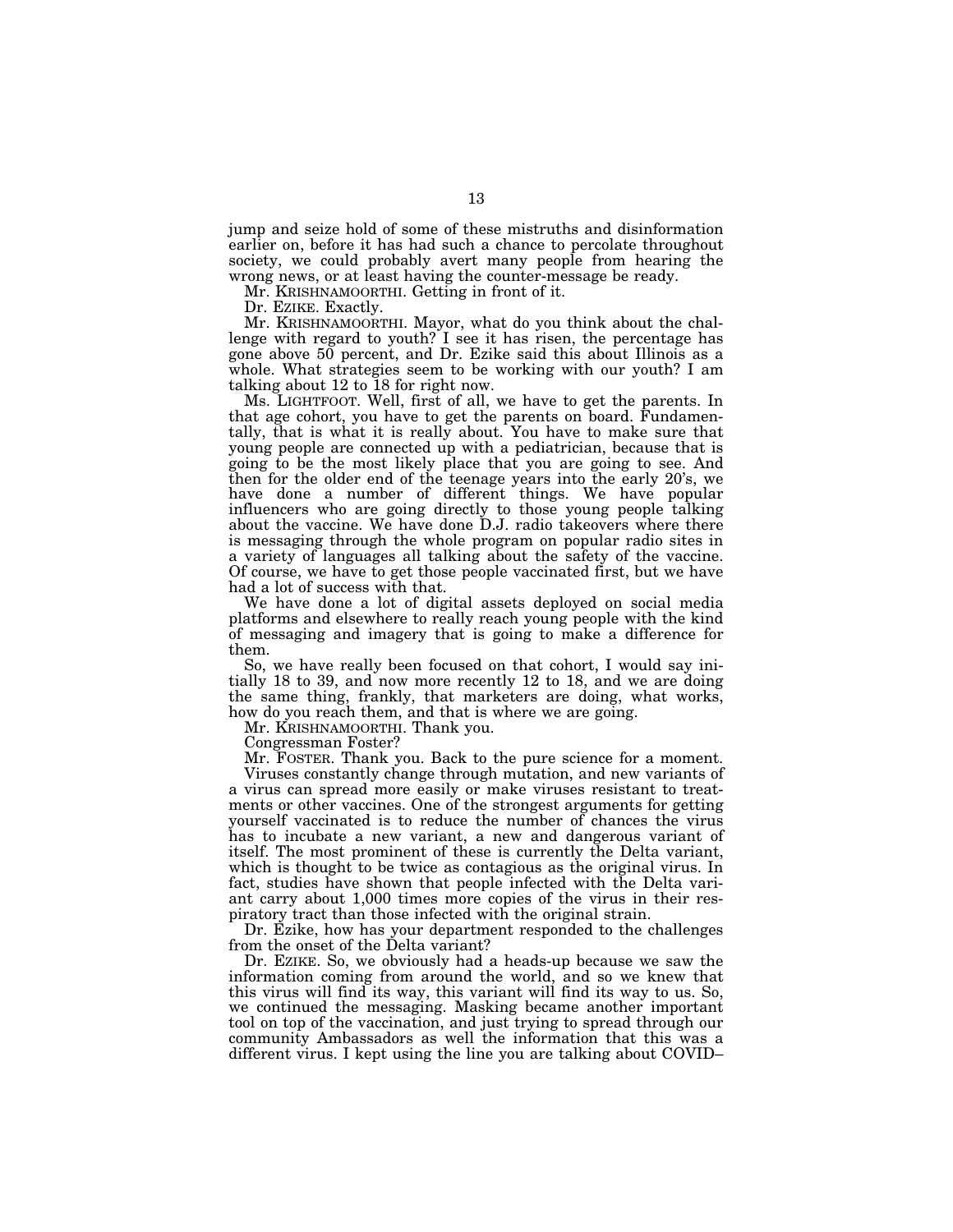19; we are dealing with COVID–21 right now. So, you have to understand that this virus has changed. It has newer properties, and they are not properties that work in our favor, and that is why we had to go back to the masking for all, and that is why we had to double our efforts for vaccination, understanding that this vaccine, we are fortunate that it also still offered protection even against this new variant and that the sooner we got as many people vaccinated—and, of course, we know this is a global issue in terms of vaccination—the sooner we would be able to slow the continued mutation and development of new variants.

Mr. FOSTER. So it may, in fact, be Aaron Rodgers who is that one-in-a-billion person who incubates through his selfish decisions, incubates a new variant that could put billions of people at risk.

Ms. LIGHTFOOT. I would be happy to talk about Aaron Rodgers all day long.

[Laughter.]

Mr. FOSTER. Really? OK.

[Laughter.]

Mr. FOSTER. That is a little bit outside—let's leave Chicago for a moment here.

Illinois has worked hard to increase the vaccine uptake, and to do so equitably. Earlier this year Illinois Governor Pritzker launched a \$10 million campaign to tackle vaccine hesitancy and spread awareness about coronavirus vaccines, and although more than 77 percent of Illinoisans over the age of 12 have now received at least one dose of the vaccine, vaccination rates are lagging behind in some parts of the state, and particularly the rural areas. This is not unique to Illinois. We are seeing it across the country. A recent study found that close to 40 percent of rural respondents nationwide were not vaccinated or eager to get vaccinated, compared to almost a quarter of suburban residents and a little over 20 percent of urban residents.

Dr. Ezike, how will the low vaccination rates in rural areas make your job difficult throughout the state?

Dr. EZIKE. Well, we have already seen the effects of the low vaccination as we have come off of this Delta surge. The area that was hit the hardest was the region that was the least vaccinated. We got to the extent in southern Illinois where there are literally no more ICU beds—not for COVID patients but for any patient. We were interfacing with our Federal VA partners, begging for beds that we could transfer patients to. We were asking hospital partners in other parts of the state to please allow us to transport patients.

So, we have already seen the effects of the low vaccination rates. In fact, when we looked at where we had limited ICU capacity, it matched in order—1, 2, 3—in terms of lowest vaccinated regions were the areas that had the lowest amount of beds and the highest rates, case rates of COVID.

Mr. FOSTER. This is a tragedy. Are there any states you are aware of that have been more successful at getting their rural populations vaccinated, any success stories at all, or is this just a problem with where rural areas get their information from?

Dr. EZIKE. It has been a very consistent problem, unfortunately. When I talk with my colleagues around the country that have simi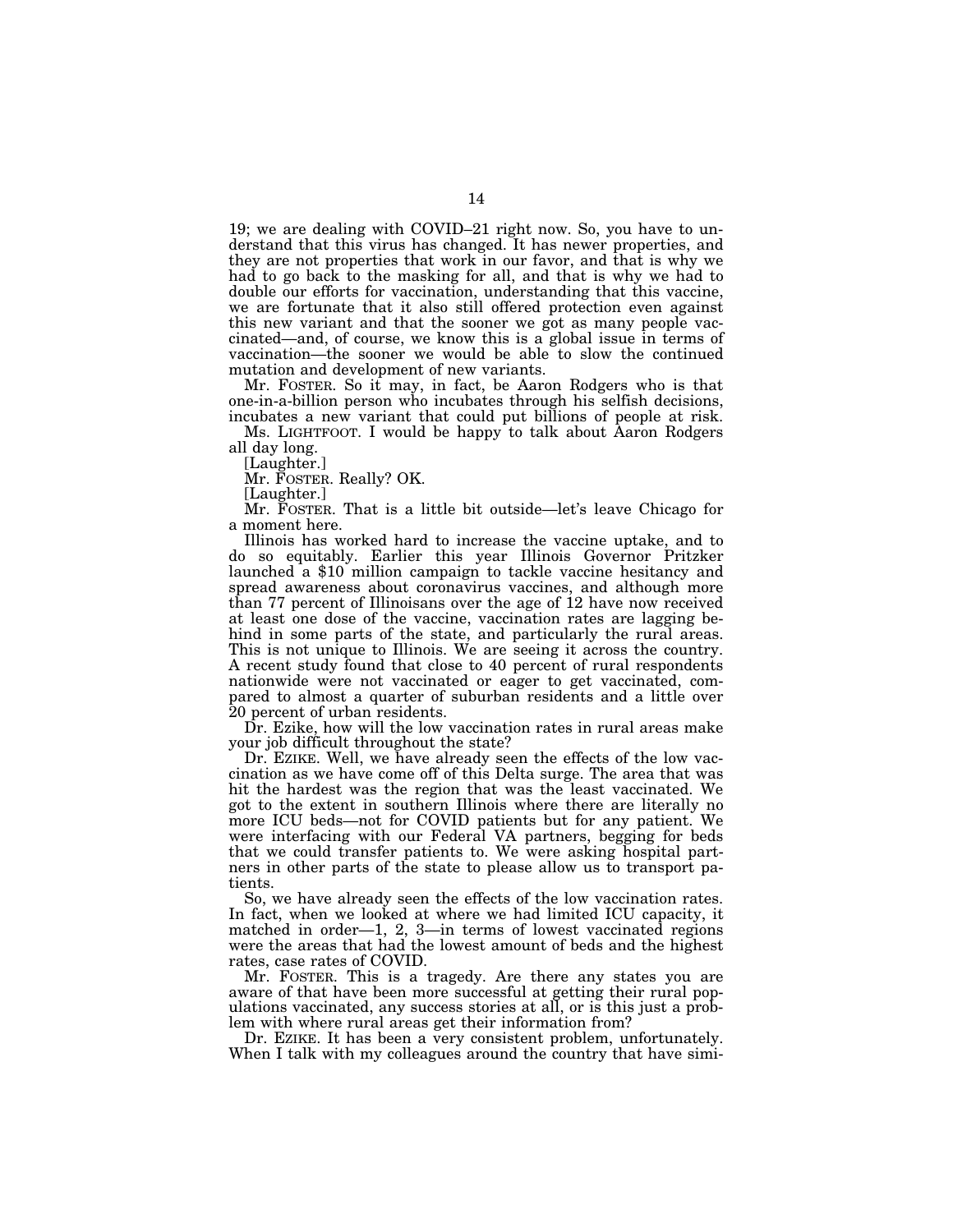lar rural populations, part of it is the demographic, some of it is politics. We know that everything is political, but it has also become, unfortunately, partisan, and that has made some people make a decision against the vaccine.

Even as people have seen family members become ill themselves, seen the head of their nursing department die, we have not seen people around them say, oh, I guess I need to get the vaccine. So, we continue to work with our partners. We hope that every day more and more people will make the choice, especially as we are talking about third doses for people. Those who haven't gotten their first are way behind, and it is still not too late to get started on the effort.

Mr. FOSTER. Thank you.

It appears my time has expired. I will yield back.

Mr. KRISHNAMOORTHI. Well, thank you so much, Mayor Lightfoot and Director Ezike. Thank you for your testimony.

Panel 1 is now concluded and you are both—I was told here to use the word "released."

[Laughter.]

Mr. KRISHNAMOORTHI. I will just say free to depart. So, thank you so much again for your wonderful testimony. Thank you.

Ms. LIGHTFOOT. Thank you.

Dr. EZIKE. Thank you.

Mr. FOSTER. Thank you very much for everything you do every day.

Dr. EZIKE. Thank you, sir.

Ms. LIGHTFOOT. Thank you.

Mr. KRISHNAMOORTHI. I now invite the witnesses on our second panel to approach the witness table.

[Pause.]

Mr. KRISHNAMOORTHI. OK. We are joined today by five witnesses for our second panel.

Dr. Helene Gayle is the President and CEO of The Chicago Community Trust.

Dr. Omar Khan serves as the Co-Chair of the Muslim Community Center's Health and Awareness Committee.

Ms. Martha Martinez is the Supervisor of the Pandemic Health Navigator Program at the Gail Borden Public Library District in Elgin.

Mr. Don Abram is a Program Coordinator at Interfaith Youth Core.

And Mr. Ben O'Donnell is an Ironman athlete and coronavirus survivor.

Thank you all for being with us today. I will begin by swearing in the witnesses.

If you could please rise and raise your right hand?

[Witnesses sworn.]

Mr. KRISHNAMOORTHI. Let the record show that the witnesses all answered in the affirmative.

You may be seated.

Thank you again for joining us.

I should mention that the microphones are sensitive, but please speak directly into them.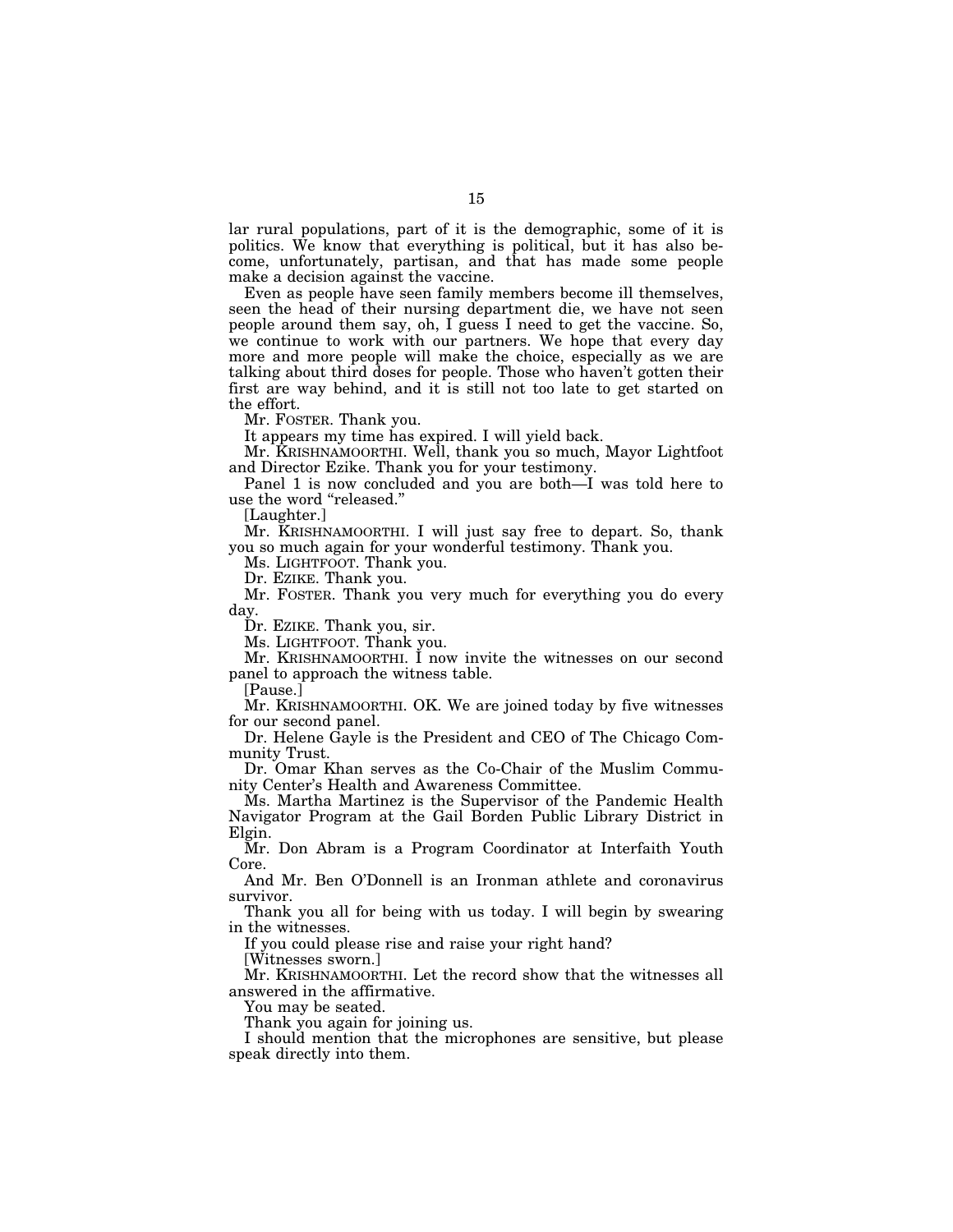Without objection, your written statements will be made part of the record today.

With that, Dr. Gayle, you are now recognized to provide your testimony, and you have five minutes.

### **STATEMENT OF HELENE D. GAYLE, M.D., PRESIDENT AND CEO, THE CHICAGO COMMUNITY TRUST**

Dr. GAYLE. Great. Thank you so much. I would really like to thank you and Representative Foster, as well as Representative Clyburn and the other members of the subcommittee, for holding this field hearing.

This year the Chicago Community Trust partnered with the Rockefeller Foundation and local partners to develop the Chicagoland Vaccine Partnership, so I am going to focus most of my comments around this partnership. This work is coordinated with the work that you heard from our public sector, and in that vein I want to say how grateful we are to have public-sector leaders like the ones that you heard from who have done so much to protect the health and well-being of our most vulnerable residents and communities. They have had to make some tough choices in order to keep us all safe and healthy, and to make sure that equity was at the center of this response.

However, still, although vaccines are widely available and effective, many Chicagoans, as you heard, particularly Black and Latinx residents, remain unvaccinated. That is why we launched the Chicagoland Vaccine Partnership, which is a collaboration of more than 170 organizations dedicated to building a healthy and resilient Chicagoland.

The Partnership recently made over a million dollars in grants to community-based organizations who could get the people that they work with every day vaccinated. These grants supported a diverse range of organizations that are deeply rooted in their communities, organizations like food pantries, churches, youth boxing programs, and violence prevention organizations, organizations that are not often thought about as part of the public health response.

The program has developed things like speakers bureaus and an ambassador program to help develop the knowledge base among trusted messengers. We have hosted convenings with public health departments and community leaders to answer community members' questions. We have begun a program to help community members gain access to public health careers. And now, with the vaccines that we have talked about being available for those who are 5 to 11 years old, we have declared November a month of action to educate families about vaccines and promote vaccinations for all.

Despite these efforts, we know that disparities in vaccine rates persist. To better understand why, we worked with the research group Mathematica to conduct a survey to talk to people in our communities and hear what they had to say about the COVID vaccine. Data from the first wave of this survey have had some revealing insights.

First, most vaccinated responders listed doctors, health care providers, scientists, and the CDC as the most trusted source of information about the COVID vaccine, and most of these who were vac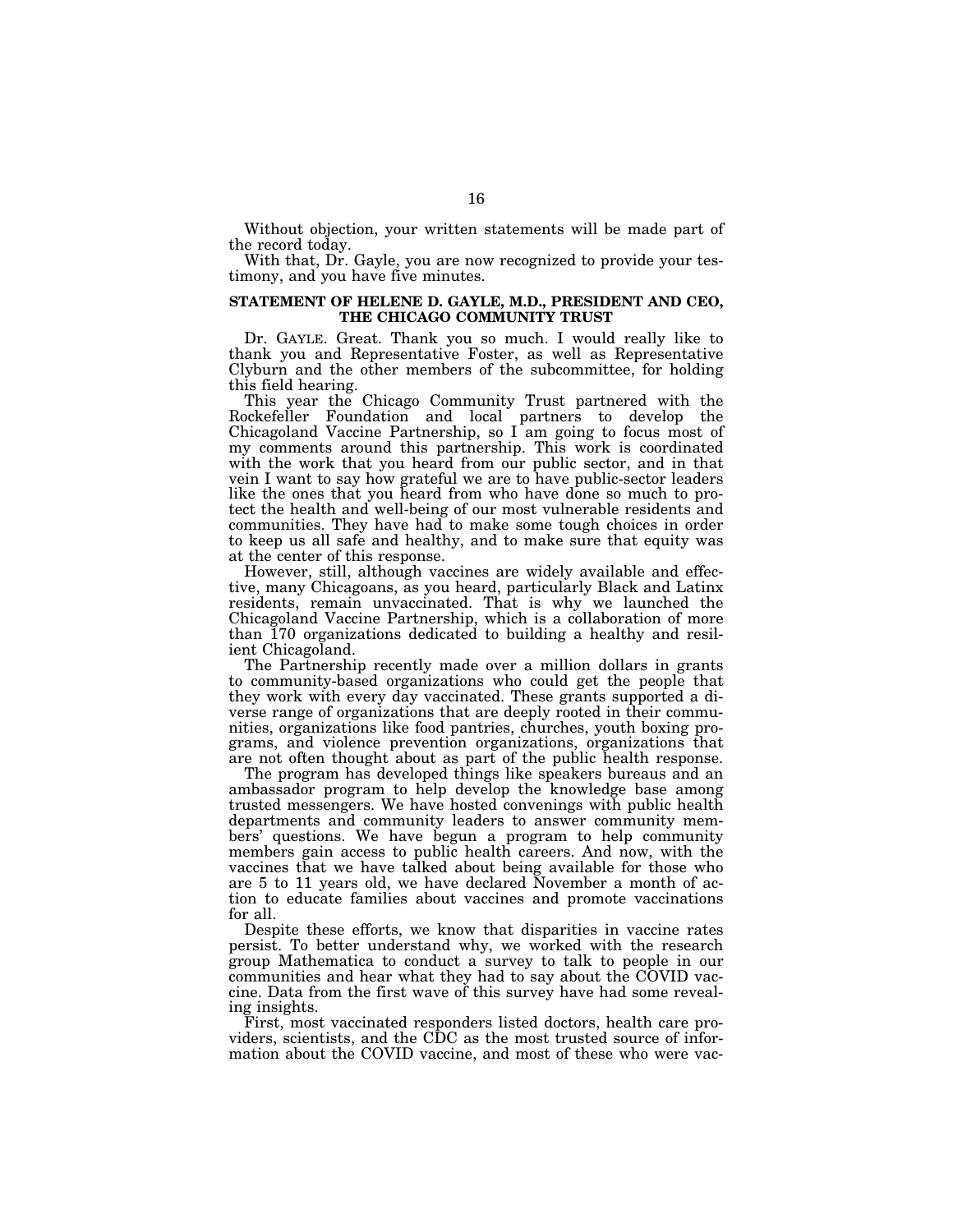cinated were motivated to get vaccinated to prevent death and serious illness within themselves, but also to protect their households and family members.

But for unvaccinated respondents, lack of trust stood out as the largest issue. While nearly everyone knew where to go to get a vaccine and how to schedule an appointment, most of the unvaccinated recipients wanted more time to wait and see if the vaccine worked, and many believed it was developed too quickly. They also worried about getting sick or experiencing side effects, and only about a quarter agreed that the vaccine was safe or effective.

The unvaccinated did not trust vaccine information from sources like the CDC, scientists, religious leaders, news media, or government officials. Only seven percent reported trusting Federal Government officials. Only four percent reported trusting state and local officials.

In communities of color, and for Black Americans in particular, we understand why there is that hesitancy, and Dr. Ezike referred to generations of discrimination in medical research and practices that have caused harm and distrust. So, we understand why some of this longstanding hesitancy and distrust exists. We also know that there are language and technical barriers to accessing vaccines in Black and brown communities.

It is clear that we need more than brochures, public service announcements, and financial incentives. But equally important, we know that we need trusted messengers, one-to-one conversations, and persistence in education and empowering hard-to-reach and skeptical populations. We need to ensure that issues like childcare and paid leave are addressed so that people can get the vaccine and deal with any potential side effects. And we have to develop easy-to-understand messages that describe how the vaccine testing and production process was safely compressed into a shorter timeframe while still validating and supporting people who do want and need more time.

There is no silver bullet for building trust and overcoming the obstacles that are faced in communities with lower vaccine rates. We need to meet people where they are and build solutions that meet their needs. We believe this vaccine partnership can serve as a model to be scaled and replicated more broadly and be an important bridge to building trust in communities beyond this crisis.

At the Chicago Community Trust, we have made closing the racial and ethnic wealth gap our highest priority. We cannot have a thriving economy on the household, community, or regional level if we don't do all we can within our reach to prevent further harm from the COVID–19 pandemic. Ensuring the equitable uptake of the COVID–19 vaccine is key to achieving it. It is both the prudent public health response and a critical first step toward a just and inclusive economic recovery.

Thank you.

Mr. KRISHNAMOORTHI. Thank you, Dr. Gayle.

Now I would like to recognize Dr. Khan for your five minutes of testimony.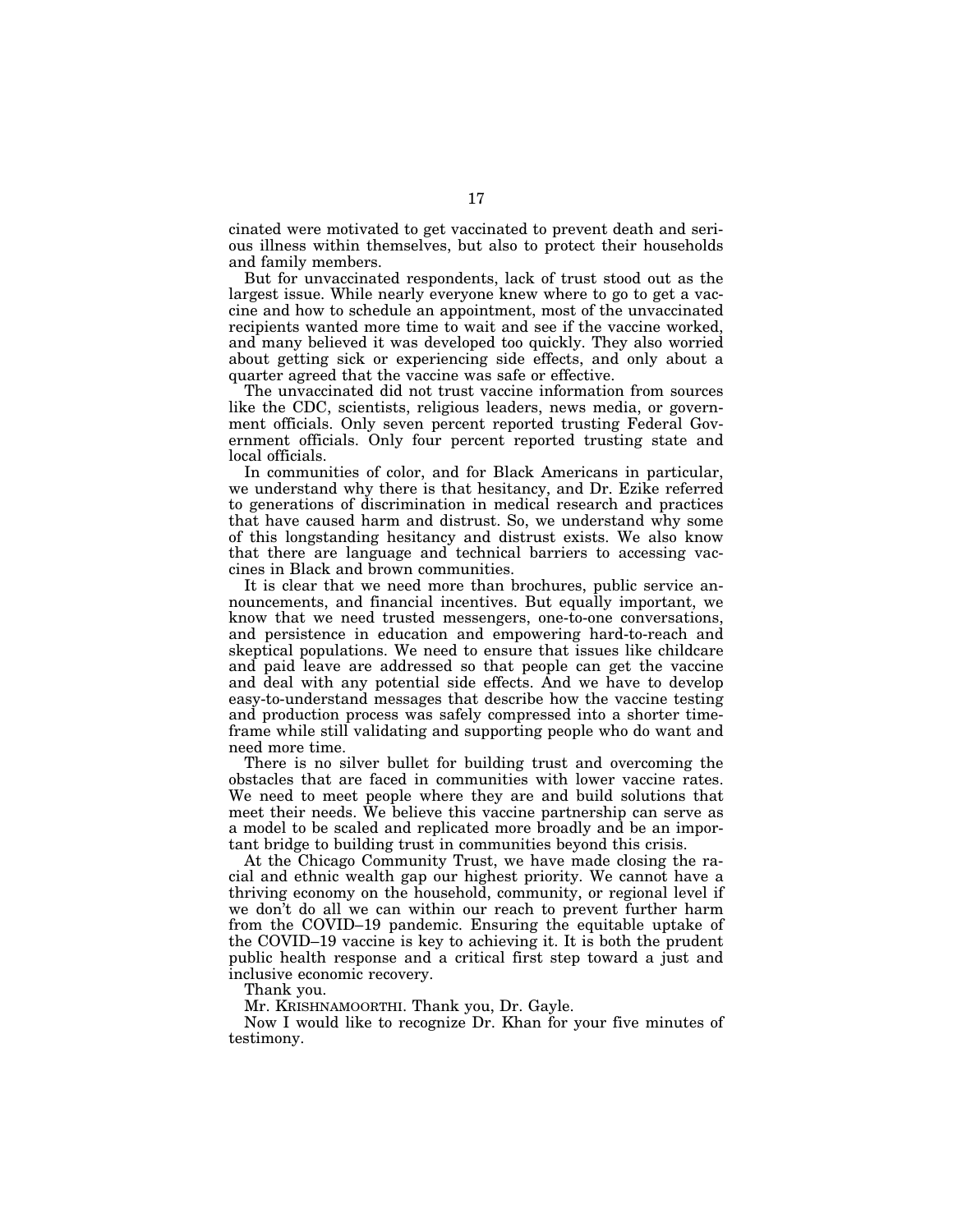## **STATEMENT OF OMAR KHAN, M.D., CO-CHAIR, MUSLIM COM-MUNITY CENTER'S CENTER'S HEALTH AND AWARENESS COMMITTEE**

Dr. KHAN. Thank you. I would like to thank Representative Krishnamoorthi and Representative Foster, again, for your time and inviting us here to speak with you all and share in our experiences on the ground at a hyperlocal level, as Representative Krishnamoorthi had mentioned.

COVID has been an international devastation, and many local communities have had to step up to disseminate complex information and provide accurate and up-to-date statistics from reliable and credible resources. It has been a challenge for many, including our own communities at the Muslim Community Center and The Douglas Center. I am the Co-Chair of the Health and Awareness Committee at the Muslim Community Center, or also referred to as MCC, which has locations in the northern Chicago suburbs, as well as a location in the city of Chicago. These locations include mosques, schools, and, at the core, community centers.

I am also the Director of Health and Wellness, Administration, and Development at The Douglas Center, which is located in Skokie, Illinois. The Douglas Center provides community day services for adults with intellectual and developmental disabilities. Both organizations play key roles in many people's lives, and both organizations had to unfortunately close their doors to their patrons at some point during COVID.

Challenges have been faced within numerous communities in regards to comprehension of information, sources of information, and hesitancy. Many have expressed concern of side effects, long-term effects, and the speed in which vaccines were developed. Unique challenges that we have identified within the two organizations that I work with are language barriers, cultural sensitivities, faithbased concerns, and with the special needs population sensory challenges when it comes to face masks, adhering to hygiene guidelines, and comorbidities and chronic illnesses.

In both organizations we have built relationships with local, state, and national-level clinical personnel and entities that are credible and have been providing ongoing information and guidance that we have then relayed in relevant and consumable manners for the given communities. We have had numerous successes over time as we have catered to the needs of the various communities, some of which include immigrant and refugee populations. The unique challenges we have identified with those communities in particular have been trust, language barriers, literacy challenges, and cultural nuances.

The greater successes for both organizations include COVID vaccines for qualifying children and adults through MCC has been an estimated 2,000 patrons and community members. At The Douglas Center, an estimated 98 percent of our participants, again that are individuals with special needs, have been fully vaccinated against COVID.

We aim to continue in providing support for our community members through information, conversations, and actions. Thank you again.

Mr. KRISHNAMOORTHI. Thank you, Dr. Khan.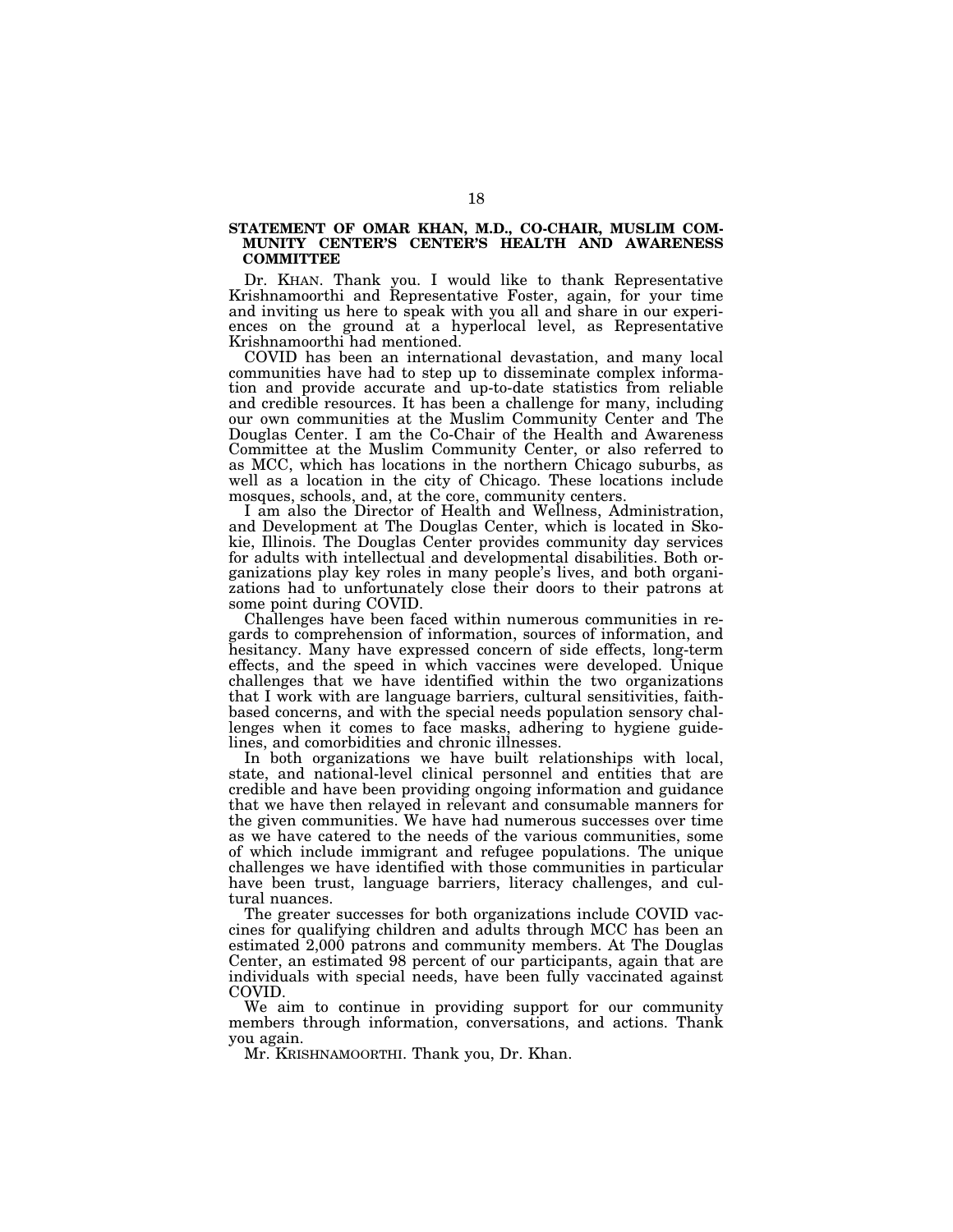Ms. Martinez, I now recognize you for five minutes of testimony.

# **STATEMENT OF MARTHA MARTINEZ, MANAGER, PANDEMIC HEALTH NAVIGATOR PROGRAM (GAIL BORDEN PUBLIC LI-BRARY DISTRICT)**

Ms. MARTINEZ. OK. Good afternoon and thank you for the invitation to both of you for today.

I supervise the Elgin Area Pandemic Assistance Team at the Gail Borden Library in downtown Elgin. My team consists of four community health workers: Anamaria Mora, Chas Sirridge, Luz Purcell, and Sue Tuominen. We are part of the Illinois Pandemic Health Navigator Program that is funded through a grant by the Illinois Department of Public Health and administered by the Illinois Public Health Association.

We are charged with helping those that have been impacted by COVID, specifically the underserved. That might be the elderly or others that lack access to the Internet, a computer, or a smart device. We work in a very diverse community in Elgin, with significant brown populations. Clients are relieved when they are able to come in and speak to us in Spanish. We also serve the houseless community that visits the library regularly. All of the above are residents that are in need of assistance.

We partner with the local health department to work with COVID-positive patients who may need services while they are under quarantine. We provide food deliveries, disinfectants, diapers, and we have even delivered dog food.

We can be reached in several ways. We have a published number for all to call us. We have an email address and a web page. We also staff a table in the library lobby for those that prefer to walk in and speak to someone directly. Many are looking for financial assistance, and we help to connect them with other communitybased organizations that have funding for such requests.

Early in the year when vaccine appointments were hard to come by, we assisted in scheduling hundreds of appointments. As the vaccine requests dwindled, we moved to outreach work by participating in local community events and making our community aware of our services. We have also hosted many vaccine clinics at the library, and we will be hosting one this Saturday with DNA Healthcare, and we will be offering the boosters as well as the new children's vaccine.

We have helped with lost vaccine cards. We have answered questions about the vaccine, and now the boosters. Our availability via multiple channels has allowed us to keep up with the pulse of the community, both vaccinated and unvaccinated.

Gail Borden Library is a trusted entity in our community. People know to come there when they need help, and the staff is great at providing that assistance. Our pandemic team fell right into place here. We take a nonjudgmental approach with our clients and try to match them with the services that they need.

Through familiarity with our daily presence, we too have become trusted advisors in the community. We continue to promote vaccination in a respectful, non-confrontational manner. We have had many clients stop by to thank us for our help.

I would like to share some experiences.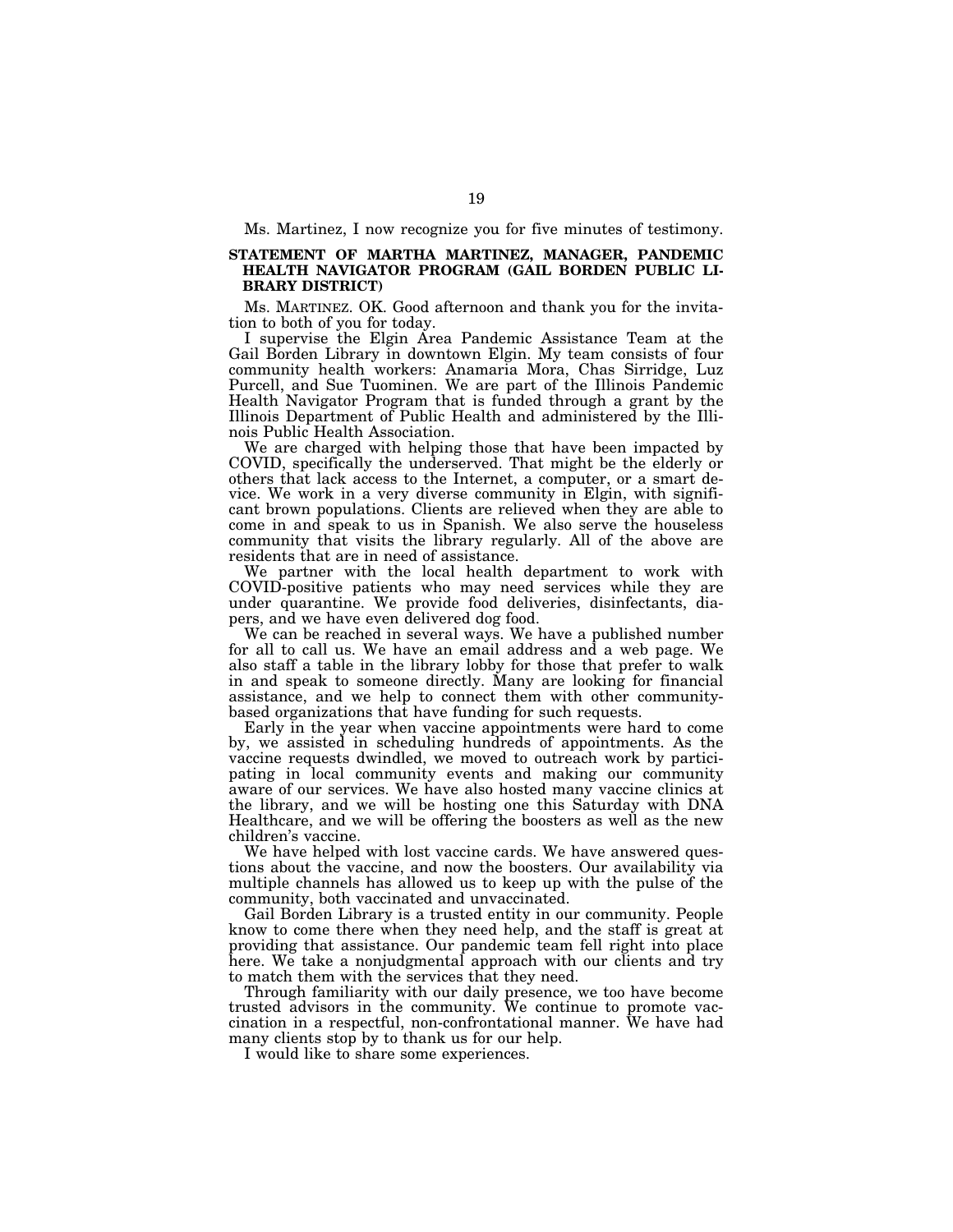We helped an 85-year-old man living by himself who was looking for a COVID test. Most appointments are done online, and he didn't know how to use a computer or a smart phone. We made the appointment for him close to home. He didn't use email, but he told us that he could access texting. We took a picture of his ticket and sent it to him. He was incredibly thankful for the assistance. While that was simple for us, it was challenging for him.

Another case we had was a family of eight that came to us in the 11th hour. They were desperate because they were facing an eviction notice that very same week. We worked closely with them to secure funding and to get them back on track with their rental payments. They too were happy to be able to stay in their home.

Our team members have literally driven through tornadic winds to deliver medications. They have brought victims of abuse to the local crisis center. They have secured temporary shelter for a client whose utilities were turned off amid a heat wave. They have delivered food to families with empty cupboards, and they were welcomed by children peering through the window whose faces lit up when they caught a glimpse of the ice cream bars at the top of their delivery.

We know we have helped many people negatively impacted by COVID. We hope to continue with this work. We hope that we continue to be funded for this work. Special thanks to Denise Raleigh and her wonderful team at the library, for they have supported us throughout this project. Thank you.

Mr. KRISHNAMOORTHI. Thank you, Ms. Martinez.

Mr. Abram, you are now recognized for five minutes of testimony.

### **STATEMENT OF DON ABRAM, PROGRAM MANAGER, INTER-**O'DONNELLO'DONNELL, **CORONAVIRUS SURVIVOR**

Mr. ABRAM. Good afternoon. Thank you for the opportunity to share my own lived and professional experiences with this committee, and for the opportunity to highlight the indispensable role that faith-based communities occupy in the local response to the ongoing COVID–19 pandemic. My name is Don Abram and I am a Black queer minister from the south side of Chicago. As a spiritual son of the Black church and a native of the far south side Roseland neighborhood, the role of faith is central to my own story.

I grew up in a hand-clapping, toe-tapping Black church only minutes from my childhood home. Throughout my life, the church has served as a spiritual refugee in times of trouble and as a resource in the midst of material and financial need. In moments of both crisis and celebration, the church has proved itself to be a trustworthy, reliable, and present help to my family, my community, and I.

While the particularities of my story are unique, the powerful role of faith-based communities in the lives of everyday Americans is not. Across the city of Chicago and this country, mosques, churches, synagogues, and temples are more than houses of worship. They act as community hubs, daycare centers, food banks, and even access points for affordable housing, critical social services, and quality health care. This is especially true for low-income communities of color.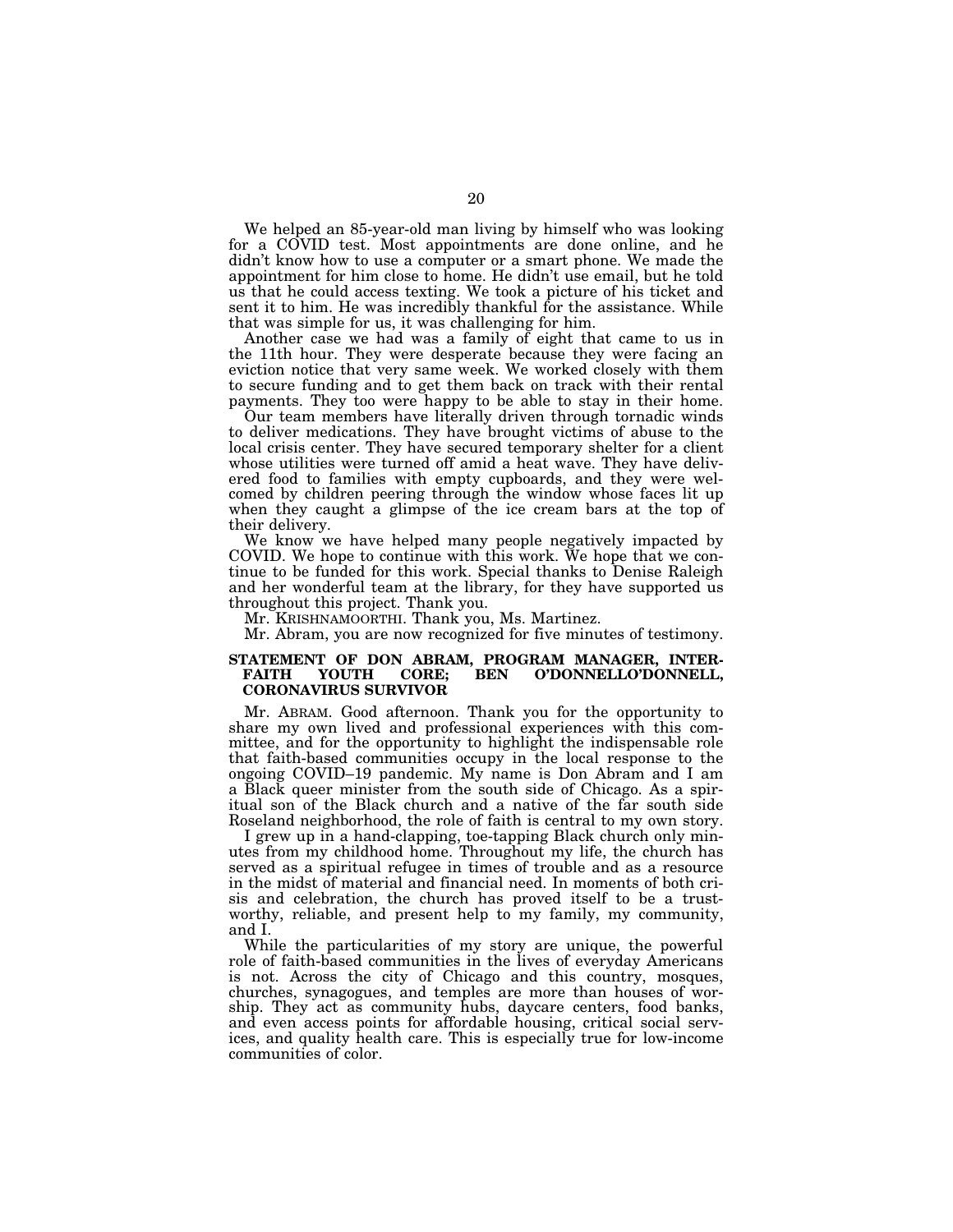The robust safety net created by faith-inspired organizations often cultivates pathways by which marginalized communities can access life-saving resources. This is most salient in the case of the faith-based response to the COVID–19 pandemic, especially in marginalized communities wherein marginalized communities suffer disproportionately. I have seen the role that faith-based communities occupy as a program manager at Interfaith Youth Core. I have seen it up close and personal. Early on in the pandemic, as the need for vaccine education, literacy, and access ballooned, IFYC equipped Chicago-based faith leaders with the tools to launch vaccine education events and vaccine clinics in communities that needed it the most. Rabbis, preachers, imams, and spiritual teachers, from various faith traditions, came together to share best practices and to equip themselves to be vaccine Ambassadors.

Partnering with medical experts, IFYC offered a six-month training program that enabled faith-based communities to maximize their impact on the ground. Leveraging decades-long relationships within their communities, faith leaders became instant trusted messengers, educating their parishioners on the efficacy of the vaccine and assuaging legitimate concerns with fact-based information. Coupling community events like block club parties and Sunday services with vaccine clinics, faith leaders were able to increase vaccination rates in their communities and ultimately helped to save lives.

As we consider effective strategies to increase vaccine uptick in the near-and long-term future, the role of faith-based leaders must be centered. Investing in a vibrant ecosystem of proximate faith leaders, in the city and across the country, will ensure that our response to the ongoing pandemic is culturally competent, contextually rooted, and grassroots focused. Over and over again, faith leaders have been proven to be effective bridge builders between local communities and health care providers, ensuring a more equitable distribution of vaccine education and vaccines themselves.

While we celebrate the progress made on vaccine adoption, particularly in marginalized communities, the need for education and the dismantling of access barriers to vaccines remains a persistent challenge. As  $\overline{\mathrm{I}}$  see it, faith leaders are best poised to craft community-based solutions and outreach strategies that target those hardest to reach. Sensitive to the particular and niche needs of their community, faith leaders are equipped to meet people where they are, and to address on-the-ground barriers to vaccine adoption.

In my capacity as a Black minister on the south side and as a faith-based organizer, I am confident in saying that faith communities are critical to us defeating the spread of COVID–19 and to us healing from the loss of friends and loved ones. It is incumbent upon us that we resource, amplify, and coordinate with faith communities across lines of difference to further our progress on vaccine uptick.

I would like to thank the committee for your time and for the consideration of my testimony. God bless you and all of those on the front lines of the ongoing pandemic.

Mr. KRISHNAMOORTHI. Thank you, Mr. Abram.

I would like to now recognize Mr. O'Donnell for your five minutes of testimony.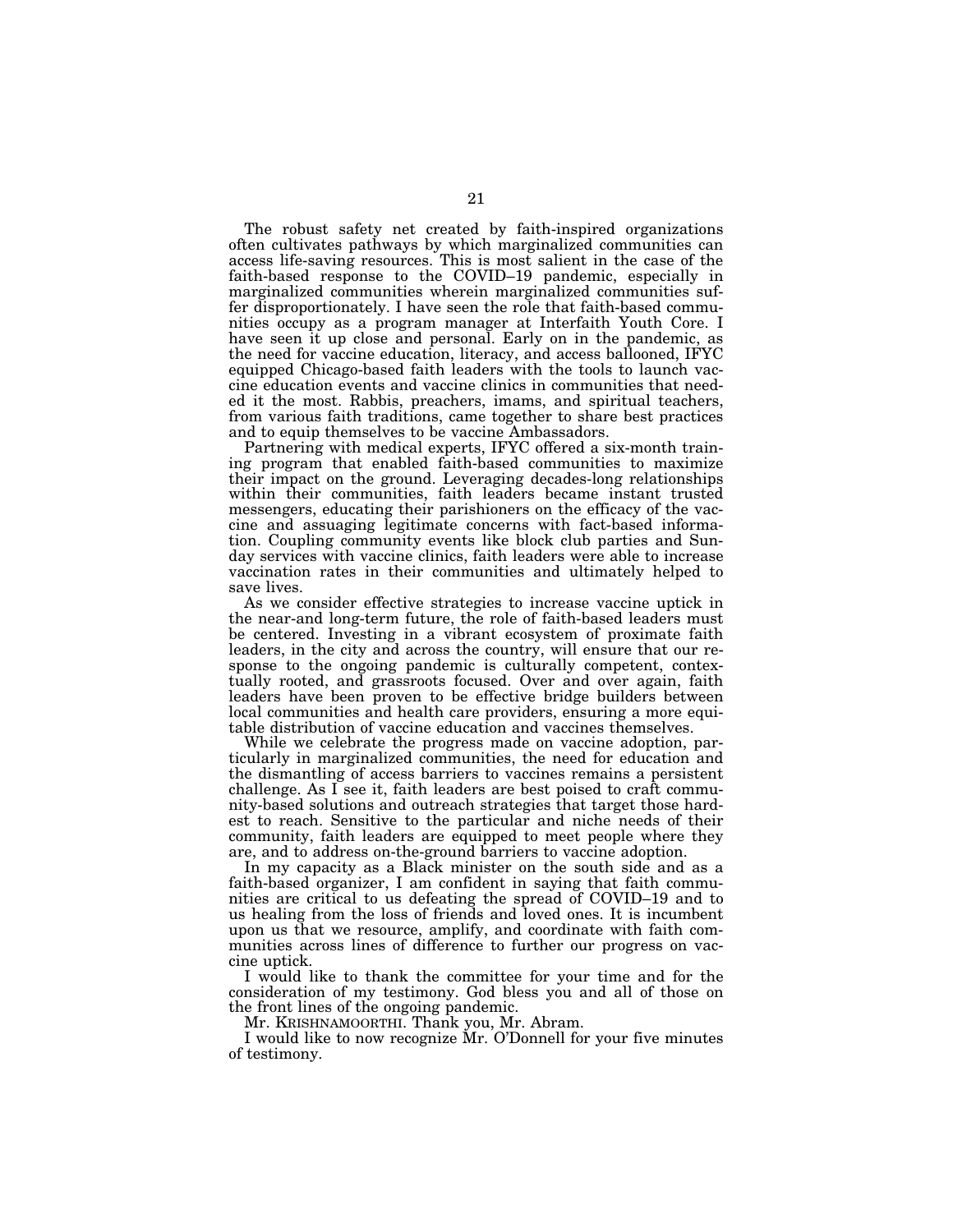# **STATEMENT OF BEN O'DONNELL, CORONAVIRUS SURVIVOR**

Mr. O'Donnell. Thank you. I would like to thank the committee members for the invitation to this hearing today. To be able to tell part of my story to keep others safe is an honor. This pandemic and virus are still affecting so many people, and if my story and ideas can help others, I am more than happy to provide that.

My story starts in February 2020. I had a two-day physical at the Mayo Clinic to ensure I was in good health before I started my intensive training for my next Ironman, my second Ironman Triathlon. Five days later, I went on a business trip where I contracted COVID–19. I started showing symptoms on February 29. On that day there were less than 1,000 reported cases reported in the United States. I was admitted to the hospital on March 9 and spent the next 28 days in the ICU before being discharged, and over half of those days were on a ventilator. I was the first critical case in the state of Minnesota, and I was only 38 years old.

There are multiple reasons that I have the opportunity to be here today. One of those is privilege. I was able to be treated at one of the top ECMO centers in the world at M Health Fairview at the University of Minnesota. I was privileged to be the only COVID– 19 patient in the entire hospital for that first week and that all of their resources were dedicated to keeping me alive. I had the privilege to have a wife who is a Ph.D. chemist who could have datadriven discussions with the entire health care staff on what treatments they might try for me. I had the privilege to have a care team that was willing to take chances and experiment. I was also privileged to have a body strong enough to survive while they were trying to see what could be done. And I was also extremely privileged to have insurance and a job with disability pay so I was not affected financially. I did not lose my home, I did not lose any income due to this, and I know that I speak from a place of privilege when I say these words.

That is the first theme of my story. It is privilege.

The other main theme of my story is science. When I was put on ECMO or ECMO life support, it was thought that ECMO would not work for the treatment of COVID–19. However, my doctors felt that it was my only shot at survival. There was no known treatment for COVID–19 yet, so my care team searched the literature and found the best treatments that they could at that time. If my family or doctors waited until there was something 100 percent effective, I would not be here today. As it is, I was the first person in North America to be put on ECMO while suffering from COVID and survive. Now there have been thousands. Also, I was able to recover and complete another Ironman Triathlon last May.

I could spend long minutes talking about the primal fear I had when my intubation tube was blocked and needed to be removed and deprived me of oxygen for minutes before it was put back in. I could talk about the hallucinations while sedated that two years later are still crystal clear in my memory and probably will be forever. But fear will not help us in this situation. Fear will not help us to get people to get vaccinated. We cannot use it as a tactic to persuade people that vaccination is necessary.

What we need is proper discourse without fear. We need to address people's concerns with the vaccine, not their decision. We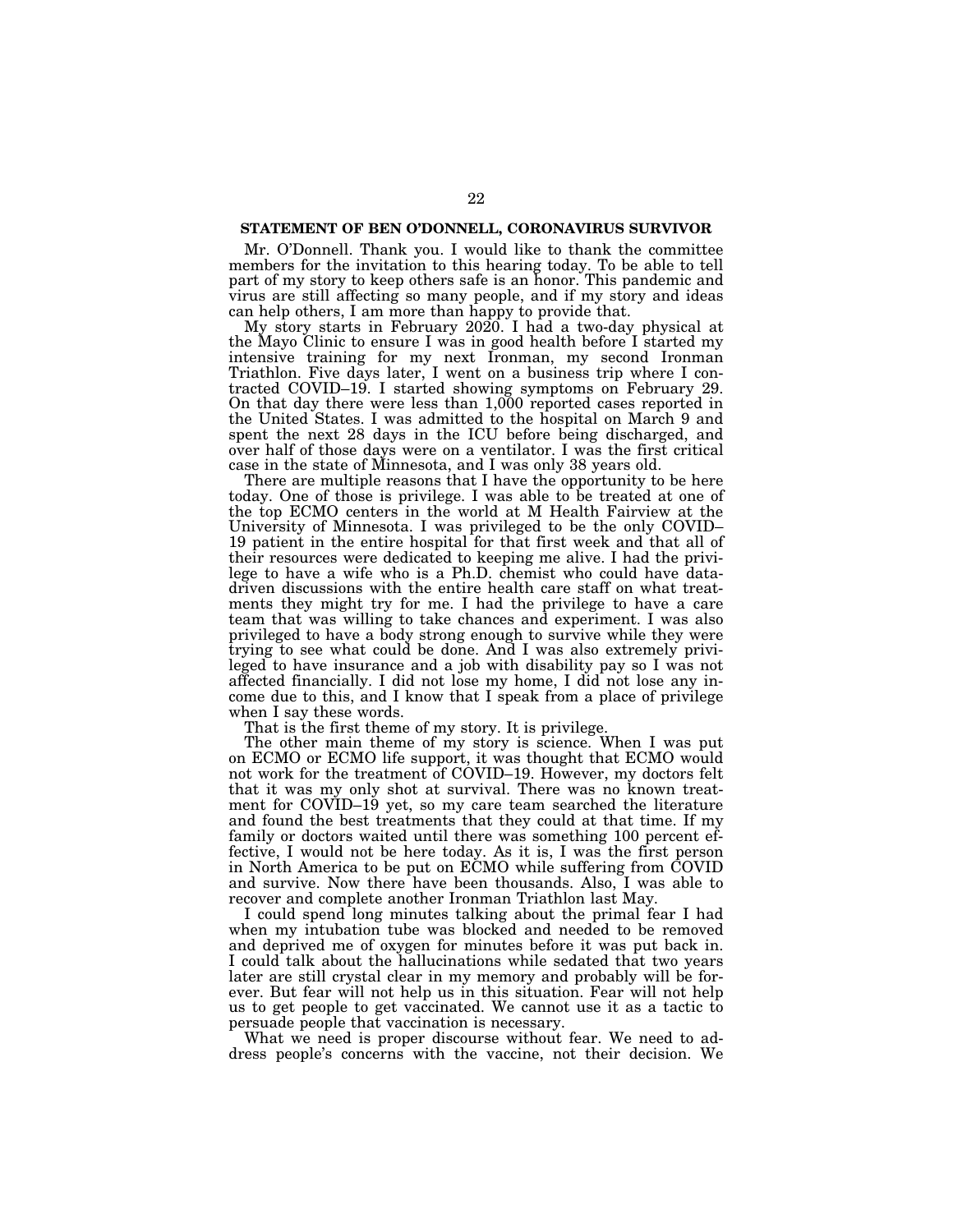need to enter these conversations with empathy and not judgment. We should not judge people for the decision they made, but rather challenge how they came to that decision. There are many reasons for the decisions that have been made. There are those that cannot afford to take the time away from work to get vaccinated or to deal with the side effects, should they have any. When the consequence of vaccination means not being able to pay rent or mortgage or put food on your family's table, the decision is no longer a simple science and fact-based decision. These are the impossible decisions. When we bring empathy to the table, we discuss the barriers and how to overcome them. Some of these barriers have nothing to do with hesitation but rather ability. We need a way to combat this lack of privilege. Once we do that, we can discuss the next steps. And to me, the next step, which has been my message since my experience, is to follow the science.

We have plenty of information and misinformation. We have plenty of people blaming or pointing fingers at others in order to get their point across. The one phrase we throw around too much is to ''do your own research.'' This is dangerous. My background is that of a scientist. I have a Master's degree in Organic Chemistry from the University of Notre Dame. I know science and research very well. I spent the first decade of my career developing in-vitro diagnostic tests. I even helped a colleague develop one of the tests, IL–6, that helped identify the cytokine storm that saved my life. I have spent my entire career in science, but I am not a COVID– 19 expert. I have no qualifications to do any research on this topic, and I have no capability to do my own research.

One thing my background does allow me to do is read and understand the research and to put it into a translatable format for a general audience. Too often, a single line or a research article is taken out of context and used to declare the entire article or research study really meant something contrary to its findings. The world has a large number of people that are creating and sharing misinformation. What we don't have is enough people who are translating the research in full so that it can be consumed by the general population.

In order to combat vaccine hesitancy, we cannot push the science. We need to bring empathy to the discussion to determine a way to allow everyone to follow the science.

Thank you.

Mr. KRISHNAMOORTHI. Thank you, Mr. O'Donnell.

I now recognize myself for five minutes of questions.

Dr. Gayle, you have made a tremendous number of investments during the pandemic. What would you say was the investment with the highest ROI, so to speak, especially with regard to vaccinations?

Dr. GAYLE. Yes. Well, I think this panel has spoken very eloquently to the investment in community-based efforts, and I think if I were to say where we could scale up and do more, it is in these kinds of efforts where people—again, going back to the survey that I talked about, the unvaccinated, the issue of trust is the biggest barrier. It is not anymore the access, it is not anymore the knowledge of where to get vaccinated. It really is this issue of trust. And so I think it is by investing in people who know their communities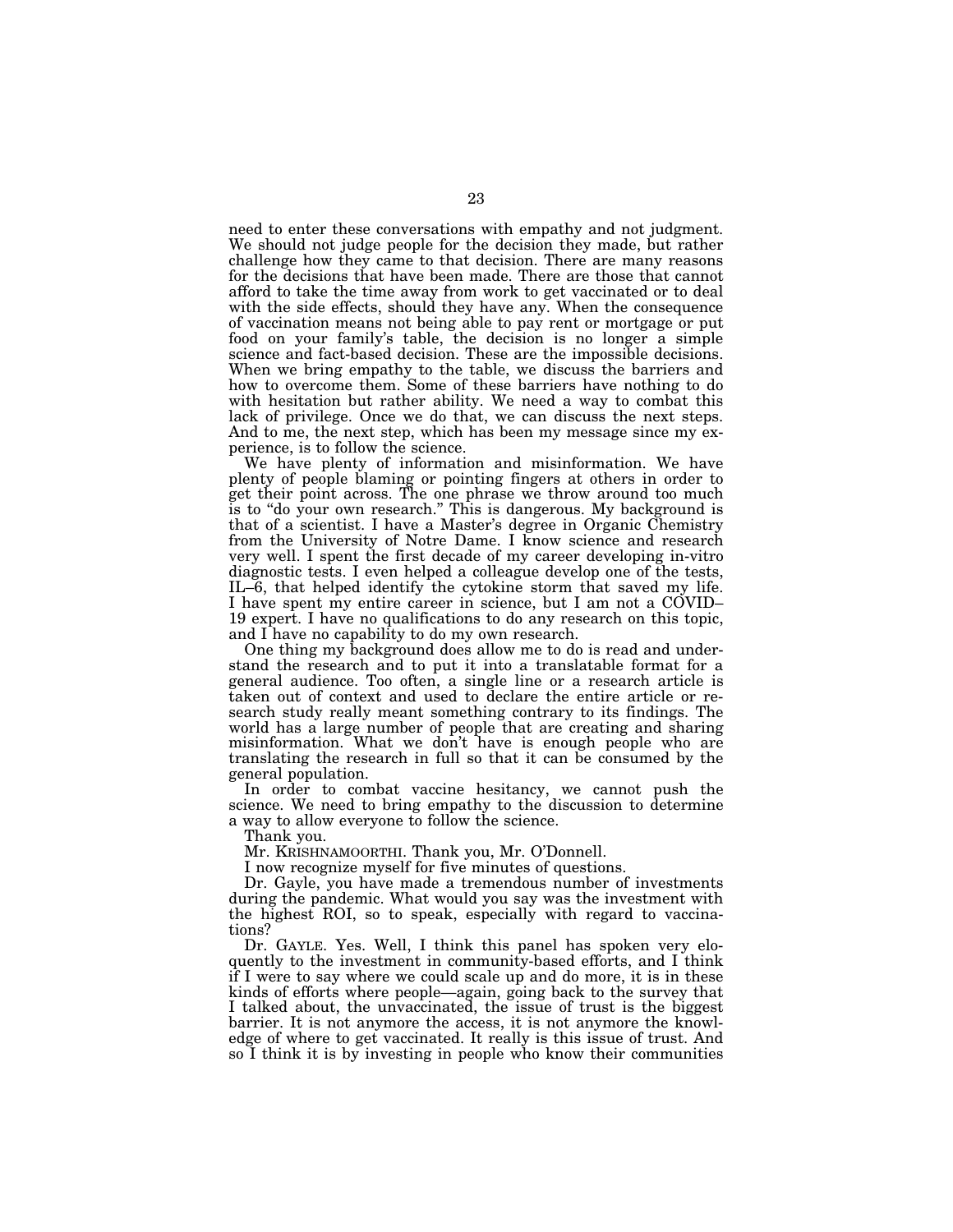both within the health system, public health messengers, community-based care providers, but also organizations that help people when they are not just focused on COVID, these are the organizations that have stood with these populations throughout, and these are the organizations that they trust.

We talked about the role of faith institutions, for instance. We are involved with, as I mentioned, food pantries, other kinds of community-based organizations. These are the organizations that people trust. They know how to speak in ways that resonate for those populations. And I think the biggest thing is we have to realize that there is no one magic bullet and that building trust takes time. But building trust is built on meeting people where they are and making sure that we are also thinking about the broader ways in which their health, their households are affected, and being able to give them a sense that they are cared about in a holistic way I think is why these community-based efforts have made such a big difference.

Mr. KRISHNAMOORTHI. Got it.

Mr. Abram, is there something that we have learned in talking to people about taking the COVID vaccine that could be applicable in any other area where we have trouble communicating, whether it is violence prevention or any other thing? I am just curious.

Mr. ABRAM. I think so, and at the heart of what it is that we have done at IFYC is hold space for concerns and to approach the conversation with humility, recognizing that community members and those who work and live alongside them know more about the barriers that exist, know more about the particularities of concerns that come up in the community, and this is something that can be translated across issues, making sure that we create infrastructures wherein community can provide feedback to those who have resources, and we can, in real time, pivot and adjust as needed, because we created space for community partners to really show up and ask questions that they need answered.

Mr. KRISHNAMOORTHI. Got it.

Ms. Martinez, I am always impressed by Gail Borden Library. It is really a gem in terms of our library system. I am curious, in your outreach to people, have they also become more attached to the library because of your efforts with regard to getting them to take the vaccine and doing other things with the pandemic?

Ms. MARTINEZ. I believe so, because many of the people, especially early on, when people were on the fence about taking or not taking the vaccine, I think just through seeing us there day in and day out, we I think inspired some confidence in them. We would have discussions, we would answer their questions, and I think all of that contributed to getting many more people to take the vaccine. And as I mentioned earlier, just being able to speak in a language to people also gives them a sense of relief and comfort and the ability to be able to ask all their questions and get answers.

Mr. KRISHNAMOORTHI. Yes.

Dr. Khan, is there anything unique to certain minority communities—let's just take the example of the Muslim American community—that we should be aware of in terms of vaccine confidence or the lack thereof?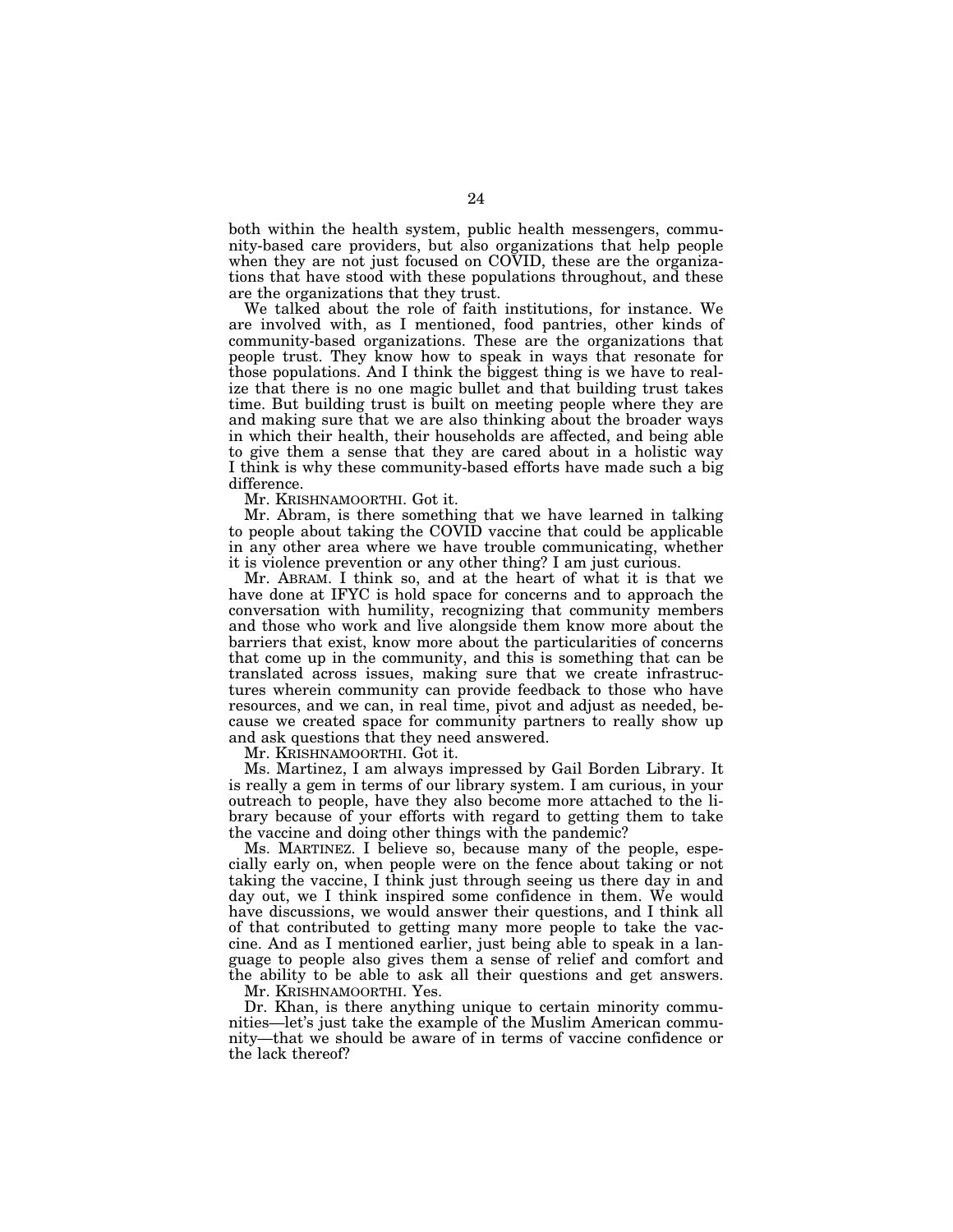Dr. KHAN. Yes. Again, when speaking to a number of the barriers that we have been able to identify, language, as was mentioned, has been an important factor. When you think about some of the conservative aspects, when we created the vaccine clinics at the mosques in the gym spaces, we were aware of some individuals who may want same-sex individuals providing the vaccine for them, creating a privacy space for some individuals who may not feel comfortable lifting up their shirts or removing their shirts, things like that.

So, we have had to identify those and address those.

Again, there are the faith-based concerns, is this something permissible within our faith to get, what was used to make this, were there animal byproducts that were used, things like that. We have had to have conversations with religious leaders in collaboration with health care professionals to help disseminate some of that information.

So, it has been very important to identify, again, some of these barriers and speak to those things in particular.

Another challenge that I have come across more recently when I spoke about refugee and immigrant populations, things like that, something that we are going to have to really work hard on is a couple of weeks ago, in having a conversation with one of the community centers that we work with, we realized that there is no particular written language for one of the communities that we work with, one of the refugee communities that we work with. How is that communication happening? It is not something that they are reading online or within social media. A lot of it is that verbal communication, the literacy issues.

So, those are things that we are trying to work on, translate that via audio, simplify the language, and make sure that people are getting the information that they need.

Mr. KRISHNAMOORTHI. Thank you.

Congressman Foster?

Mr. FOSTER. Thank you. I guess I would like to start by echoing my thanks to Ms. Martinez for everything that Gail Borden Library does in the community. I have very fond memories from representing Elgin for several years, 10 years ago now. You have been a beacon of hope and assistance for people in the Elgin community for a long time.

Ms. MARTINEZ. Thank you, sir.

Mr. FOSTER. I would like to speak a little bit about vaccine hesitancy among parents of young children. Last week we achieved a significant milestone in our Nation's fight against the coronavirus when the first coronavirus vaccine was authorized for 5-to 11-yearold children. Yet, one recent study found that only three out of 10 parents of kids between 5 and 11 plan to vaccinate their children immediately. Misinformation is a problem that can harm children even if it comes through their parents.

Dr. Gayle, is there a misconception among some parents that the coronavirus is just like the flu and that their children are unlikely to be affected?

Dr. GAYLE. Well, I think a lot of the information that came out early on that suggested that children were less likely to get sick if they got the coronavirus did make parents think that this was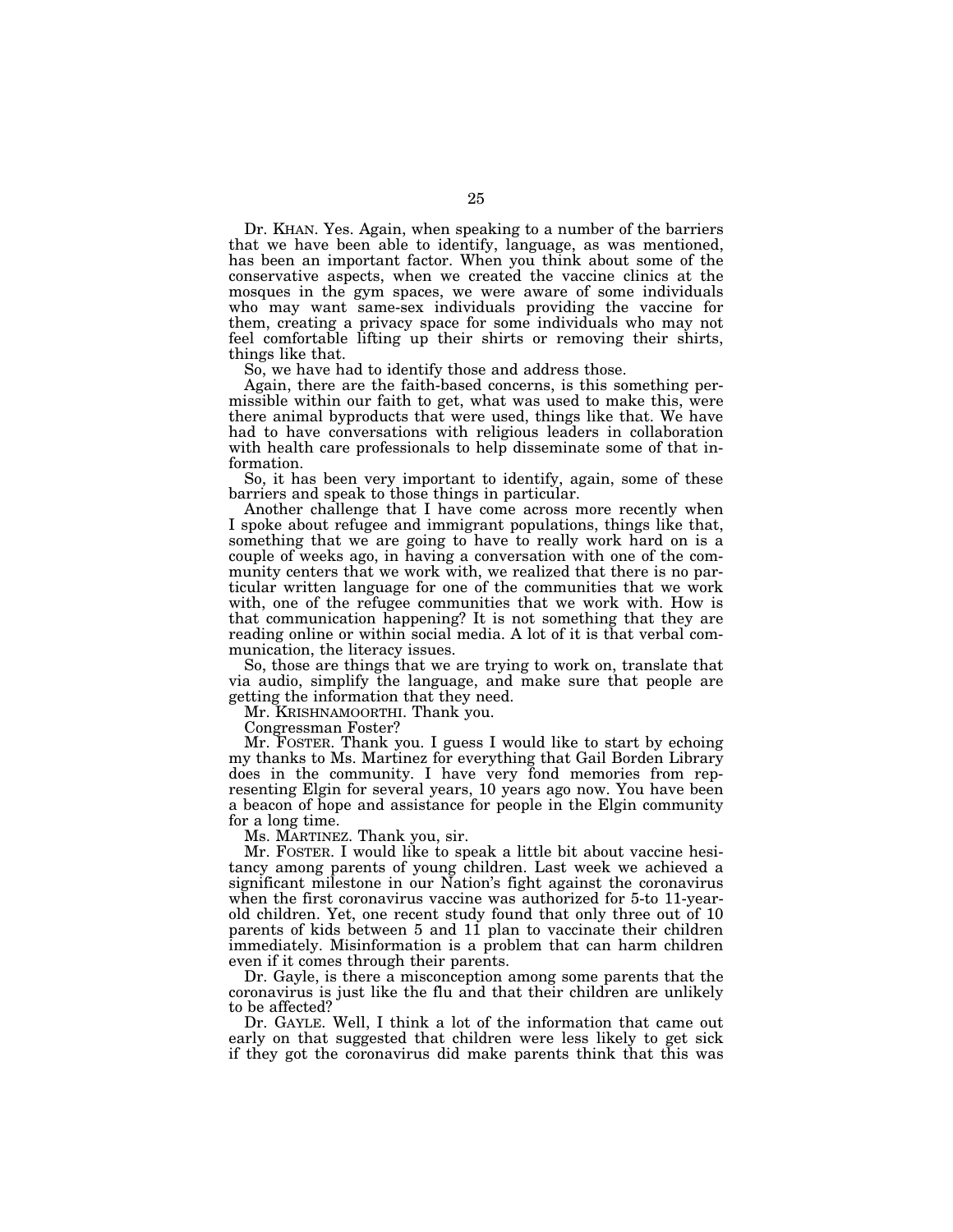a less serious issue for children, and I think that has persisted and in some ways remains a barrier. So, I think the reason why we have to not have parents' hesitancy multiplied through their children, get the information out, make it very clear why it is so important. We saw what happened to our educational system, where children were not able to have the kind of access to education as a result of this. This is such a huge, huge step forward to be able to now get children vaccinated safely and having the data to show that it is safe, that it is effective, and that it can make a huge impact on households.

One of the things parents sometimes are not taking into consideration is that the risk of their child is then transferred to them and the rest of their household. So, I think we have a lot of education to do and a lot of correcting of misinformation about the impact both at an individual level and, as we were talking about earlier, that this is not just about an individual, this is about our communities. This is about how do we protect our community more broadly than just the impact on the individual. Children have a huge role to play in that, and I think we have got to do it, and that is why we have dedicated November as vaccination month, to get this information out to parents so that they can be part of protecting whole communities while they protect their children's health, as well.

Mr. FOSTER. And this is not only an issue for young kids. Also, it is an issue in utero, because there is lots of evidence that it is very bad for the mother and the child to get COVID, and no evidence at all that the vaccine itself poses a risk to a child.

Dr. GAYLE. Pregnant women are going to have more serious consequences if they contract COVID. So, it is an incredibly important issue.

Mr. FOSTER. That is right. So, I understand that anecdotes are not data, but I would like to present one anecdote.

This is my grandson here. I became a grandfather on April 1. And my grandson, who shares my name, was born of a vaccinated mom, and he is healthy and happy. And not only that, he sleeps through the night.

[Laughter.]

Mr. FOSTER. So, maybe that is another reason to vaccinate here, get mothers to vaccinate their kids.

[Laughter.]

Mr. FOSTER. But, Mr. O'Donnell, as a scientist and a coronavirus survivor and a parent of a young daughter, you have an important perspective on this. What would you say to a parent who said that they didn't need a vaccine, didn't need to vaccinate their kids, because the coronavirus is less likely to be a big deal for the young and healthy?

Mr. O'Donnell. I was young and healthy when I caught COVID, and I ended up in the hospital for 28 days. I know that my fiveyear-old daughter is excited in asking when she can get vaccinated, as well. So for me, we can't get to a normal everyday life, and we never know what we have genetic predisposition-wise to know if we are going to be completely fine or if you will end up getting severe side effects, whether you are five years old or you are 50 years old. With that lack of knowledge out there, the only way we can combat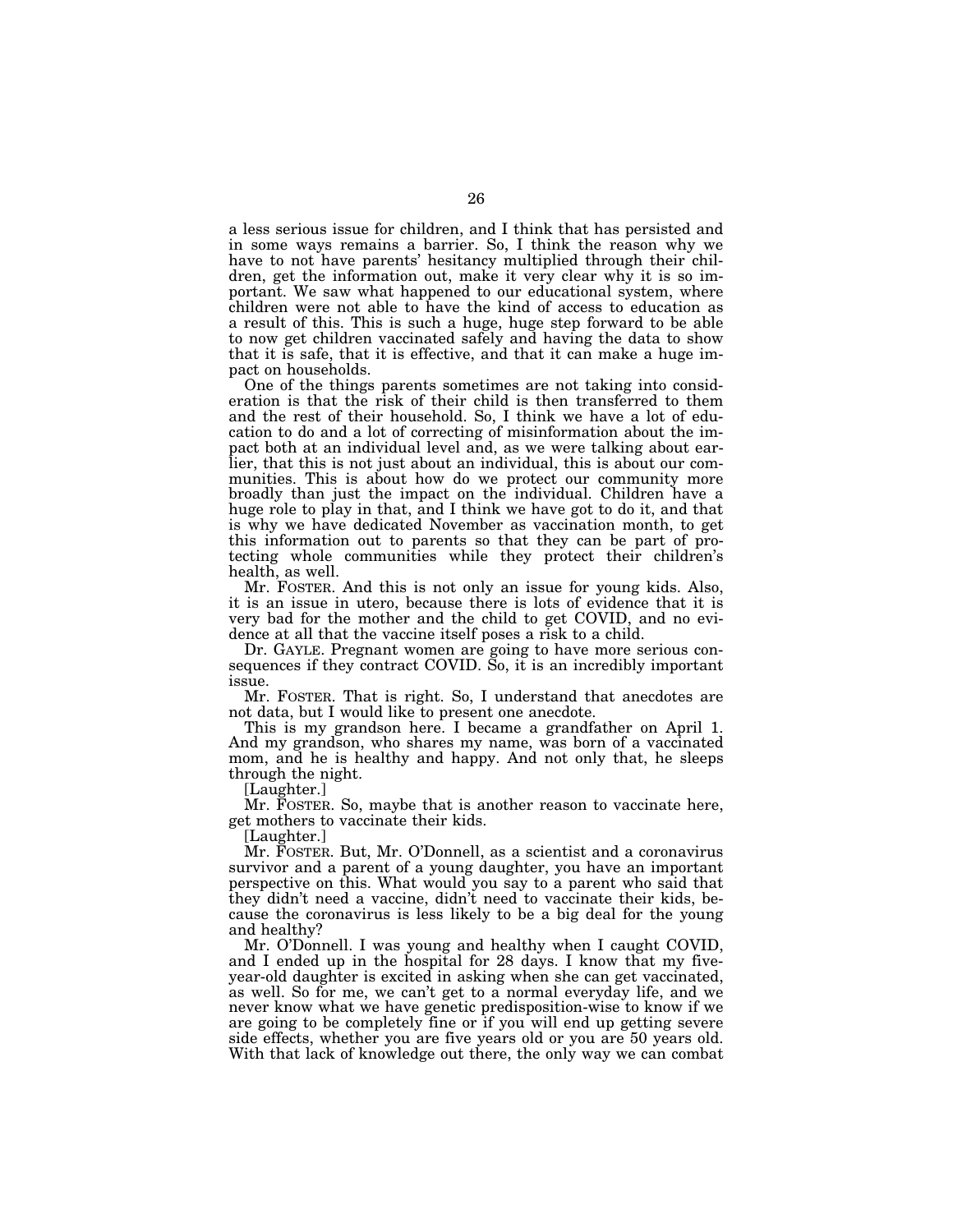that is that we know the vaccine works, and we have to explain how it works for people and for their children.

Mr. FOSTER. Thank you.

I guess I am out of time, so I will yield back.

Mr. KRISHNAMOORTHI. Thank you, Congressman Foster.

Mr. O'Donnell, I wanted to ask you about this ECMO treatment. Tell us a little bit about that. I think for some folks—I have heard of it but I am not terribly familiar, and I think others would want to learn more about that.

Mr. O'Donnell. So, ECMO treatment is extra-corporeal membrane oxygenation. It is where they take the blood from your body and they pump it through an external machine to put oxygen back into it because my lungs were so full of fluid that they could not oxygenate my blood itself. It is a tube probably about the size of my thumb that gets inserted into your jugular to your heart to pump blood through it. All of your blood gets pumped through it about every two minutes.

Mr. KRISHNAMOORTHI. I think this is a treatment that a lot of hospitals have provided, but a lot have not, as I understand it. Go ahead.

Mr. O'Donnell. It is a very rare treatment. Right now, I have moved to Canada, and the province that I live in only has one machine or two machines in the entire province. It is a high-risk operation and procedure, and there aren't many machines globally. The U.S. has a very large number of them, but there aren't very many of them outside of major university medical centers.

Mr. KRISHNAMOORTHI. Got it.

Mr. Abram, what is the number-one piece of misinformation that you deal with, with regard to vaccines, that we should be aware of?

Mr. ABRAM. Based on my experience particularly with faithbased communities, one of the primary concerns is that the side effects would be really overwhelming and could even lead to unexpected illnesses or sicknesses, and that is largely rooted in a lack of education around the vaccine and messaging that suggests it is not safe or effective, which we know goes against science. So, we have been working with faith leaders to think about creative, innovative, and ongoing ways that we can reiterate the efficacy of the vaccine.

Mr. KRISHNAMOORTHI. But don't they—I guess in that situation—at this point we are reaching 75 to 80 percent of adults 12 and over who have received the first dose, so most families have at least one person. Do they not see those folks and say, OK, that person hasn't gotten sick since they got the shot? Or is that not persuasive to them?

Mr. ABRAM. It is not persuasive, and I think that is largely because of the fact that these folks also perhaps exist outside of opportunities and spaces wherein they can ask questions around the vaccine with specificity. So, getting medical experts or folks who are knowledgeable around the efficacy of the vaccine to be in conversation with them becomes critically important. In that case, household conversations are effective. But what we see is that folks aren't always equipped with the specific medical expertise or knowledge to be able to articulate the ways in which having the vaccine affects ultimately your resistance to COVID–19.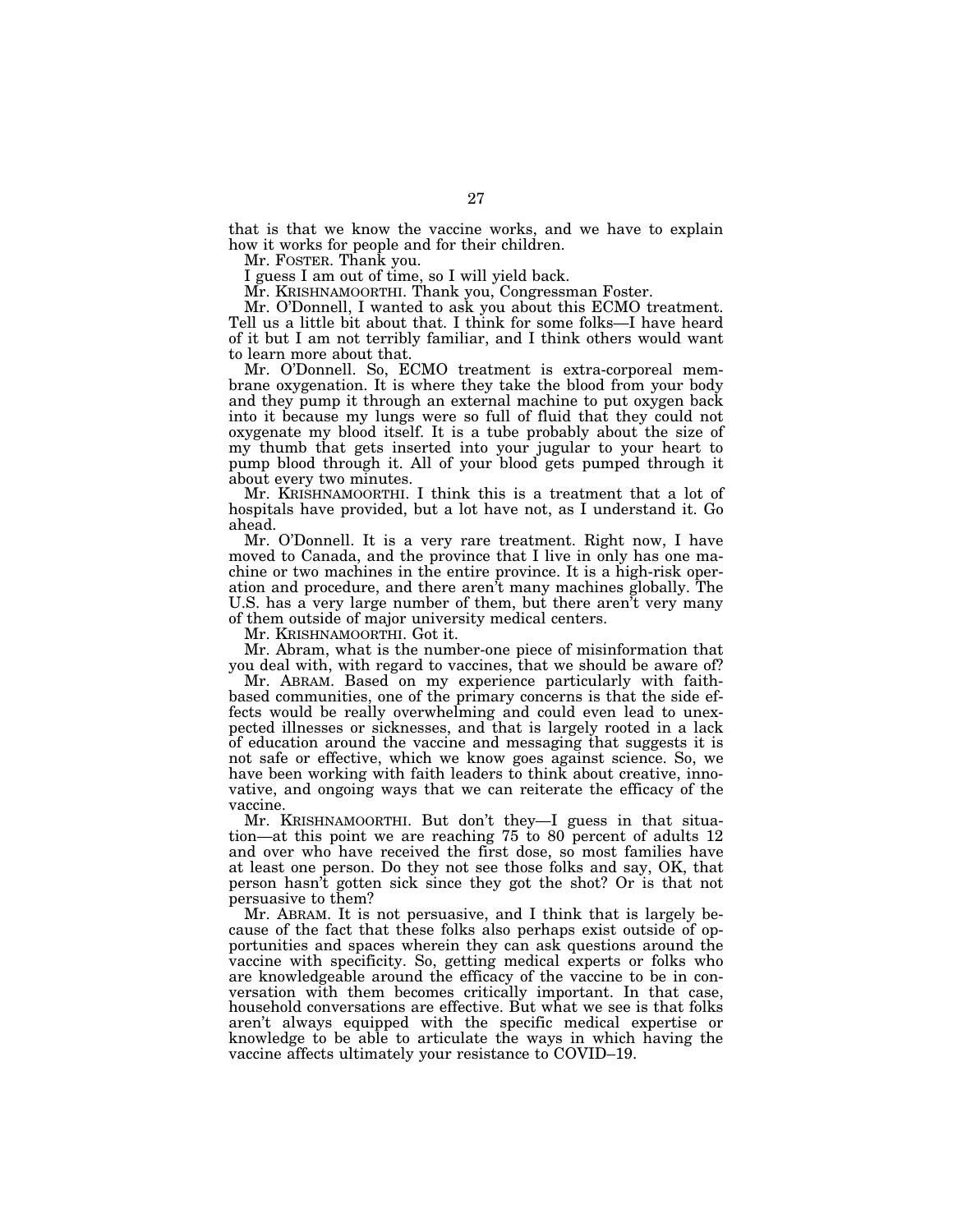Mr. KRISHNAMOORTHI. Within the Spanish-speaking community, Ms. Martinez, who do you think are the most trusted messengers for building vaccine confidence?

Ms. MARTINEZ. Certainly primary care doctors are.

Mr. KRISHNAMOORTHI. Who speak Spanish?

Ms. MARTINEZ. Who speak Spanish, yes, and also the clinics that they visit often, because many people don't have primary care doctors. So, the local clinics where there are Spanish speakers. For us, the VNA, the Greater Health are clinics that people trust and go to. And certainly pastors are also important in either helping move this forward or in holding people back from taking the vaccine.

Mr. KRISHNAMOORTHI. Are there some pastors who hold people back?

Ms. MARTINEZ. Well, in specific, I don't know of specific ones. I have heard that there are people or pastors that have not promoted it, and I think that is just as bad as not pushing it, when you just hold back and don't talk about it, and then it seems that it is unacceptable to go ahead and get vaccinated.

Mr. KRISHNAMOORTHI. Dr. Khan, the imams, how important are they in spreading the message; and, as Ms. Martinez said, is there a concerted effort to make sure they are vaccinated and that they spread the message?

Dr. KHAN. Yes, I think those are challenges that a number of communities have faced, as well. Not all imams, a majority of imams, have a medical or health care background to understand a lot of the specifics. So, we had challenges in the beginning as well of imams being able to share that information. But that is also our responsibility, to help educate them. As time has gone on, as we have been able to have these conversations, as we are learning more, getting more data, looking at the statistics and information, we are able to educate those community leaders.

We have Friday prayers. In Friday prayers, it is the imams that stand before the entire group that is there and speak to them and provide guidance and advice and things along those lines. It is complete silence throughout the mosque while they are listening to them. So, it has been very important to have those religious leaders and faith-based leaders speak to this and assure the individuals from a faith-based perspective that it is permissible. There are, again, a number of other challenges that come after that when we talk about safety, efficacy, and things along those lines. But, yes, it has been very important for the faith-based leaders to address this head-on.

Mr. KRISHNAMOORTHI. Got it. Thank you.

Congressman Foster?

Mr. FOSTER. Thank you. I guess there is another thing that we run into from time to time that is related to the faith-based community, which is that you will be trying to convince someone to get vaccinated and at the end they say, ''I will just leave it up to God.''

Mr. Abram or Mr. Khan, what is the answer to that? It is my understanding that there is a strong tradition in the Abrahamic religions across the world that you are supposed to take care of yourself and it is part of what God expects from you, and yet you find people using God as a reason not to get vaccinated. What is your best answer to that?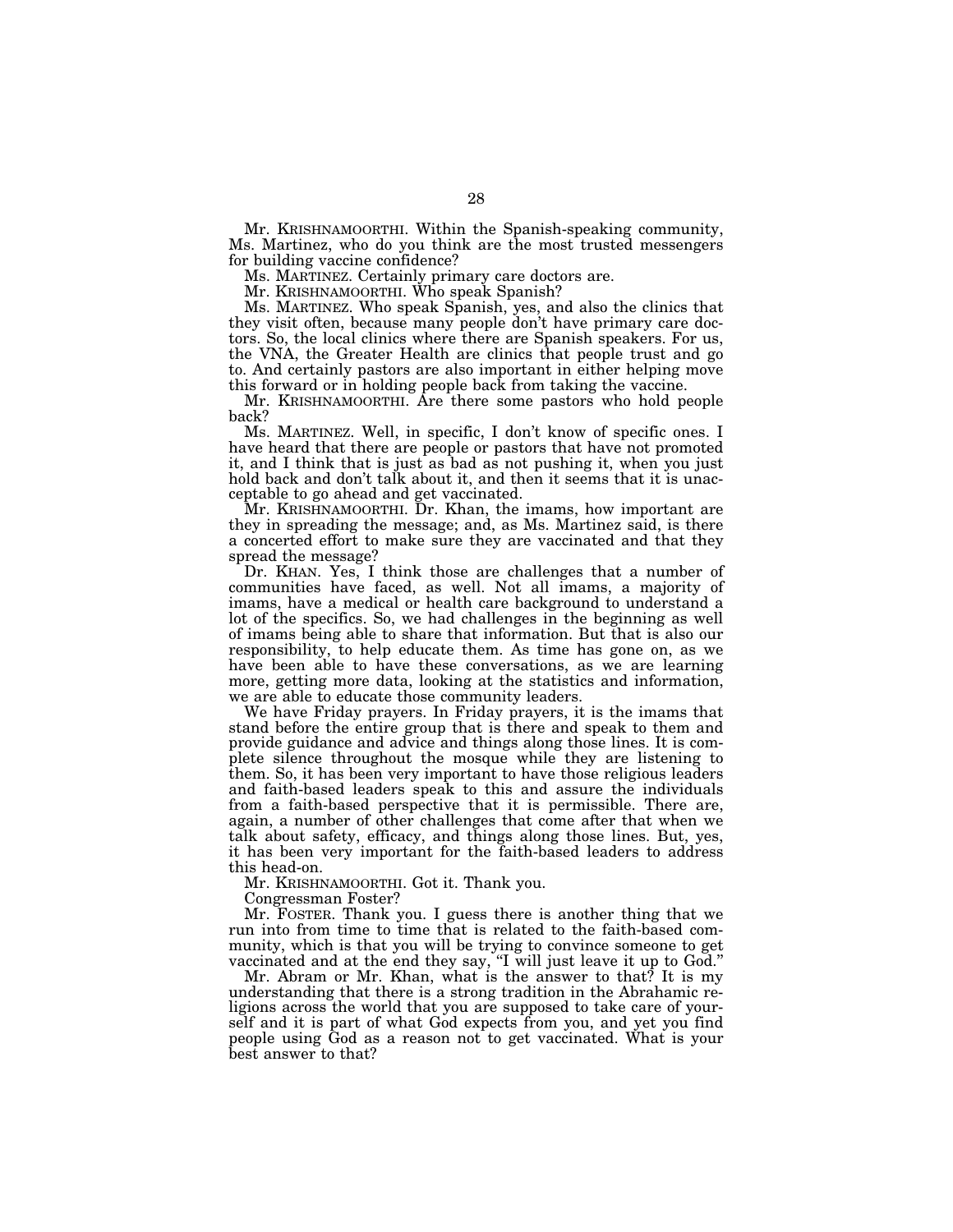Dr. KHAN. Yes. I think that a deeper understanding of that comes with a deeper understanding of faith. We have heard those exact phrases from a number of individuals. And when you look at actual scripture, and we speak about the Prophet Mohammad, peace be upon him, and the things that he has said and shared, you see that you are meant to care for yourself and take care of yourself and those around you. It is a responsibility of ours.

We also acknowledge and realize that we have been given the intellect and opportunity to grow from an intelligence perspective, and research has helped with that. So, we are meant to acquire knowledge. When you think about the Islamic faith, when we talk about the revelations of Islam in particular, one of the first things that you look at is we believe that the angel Gabriel had come down to the Prophet Mohammad, and the first words he said to him were "Read" or "Aqra." So, to pursue knowledge has been from the inception of the conversation of faith for us.

So, it is really important that we help those individuals who say let's leave it up to God, because there are a lot of things that we don't just leave up to God, right? We take action, and then we can leave things up to God after the fact and pray for things. But it is important that we take action in protecting ourselves, protecting our family, protecting our communities, understanding that we are all one big community and things that happen overseas will affect us here as well, right? If we think about this virus in particular and where it may have originated, people are affected across the world. So, we are one big community, and it is important that we don't just think about ourselves but those around us as well.

So, yes, it is very important that we continue to gain knowledge and then take action off of the knowledge that we attain.

Mr. FOSTER. Mr. Abram, how do you respond when you encounter that?

Mr. ABRAM. So, from within my tradition in particular, but this is across religious traditions, there is a sort of theological framework that is centered on healing and treating your neighbor as you would treat yourself. There is a moral and spiritual imperative for us to care for the other, and that often is an effective theological framework that we have seen faith leaders use to advocate vaccine uptake and education, saying we have a responsibility to care for our communities, to care for ourselves, and the way that we are able to do that in this particular instance is to ensure that we are using our God-given intellect and ability and power to be able to actually encourage the vaccine adoption.

Mr. FOSTER. Thank you. This is sort of what I mentioned in my opening statement about there is a scientific question of what is best for me, all right? And a second question that has very little to do with science, which is what is my duty to the rest of humanity, and this is crucial.

Dr. Gayle, the Chicago Community Trust and its partners have worked very hard to figure out what will motivate adults to get vaccinated, but are there any transferrable lessons on how to motivate parents and guardians of children, 5 to 11 let's say, to get their children vaccinated? Is there a difference in the messaging that is best for that?